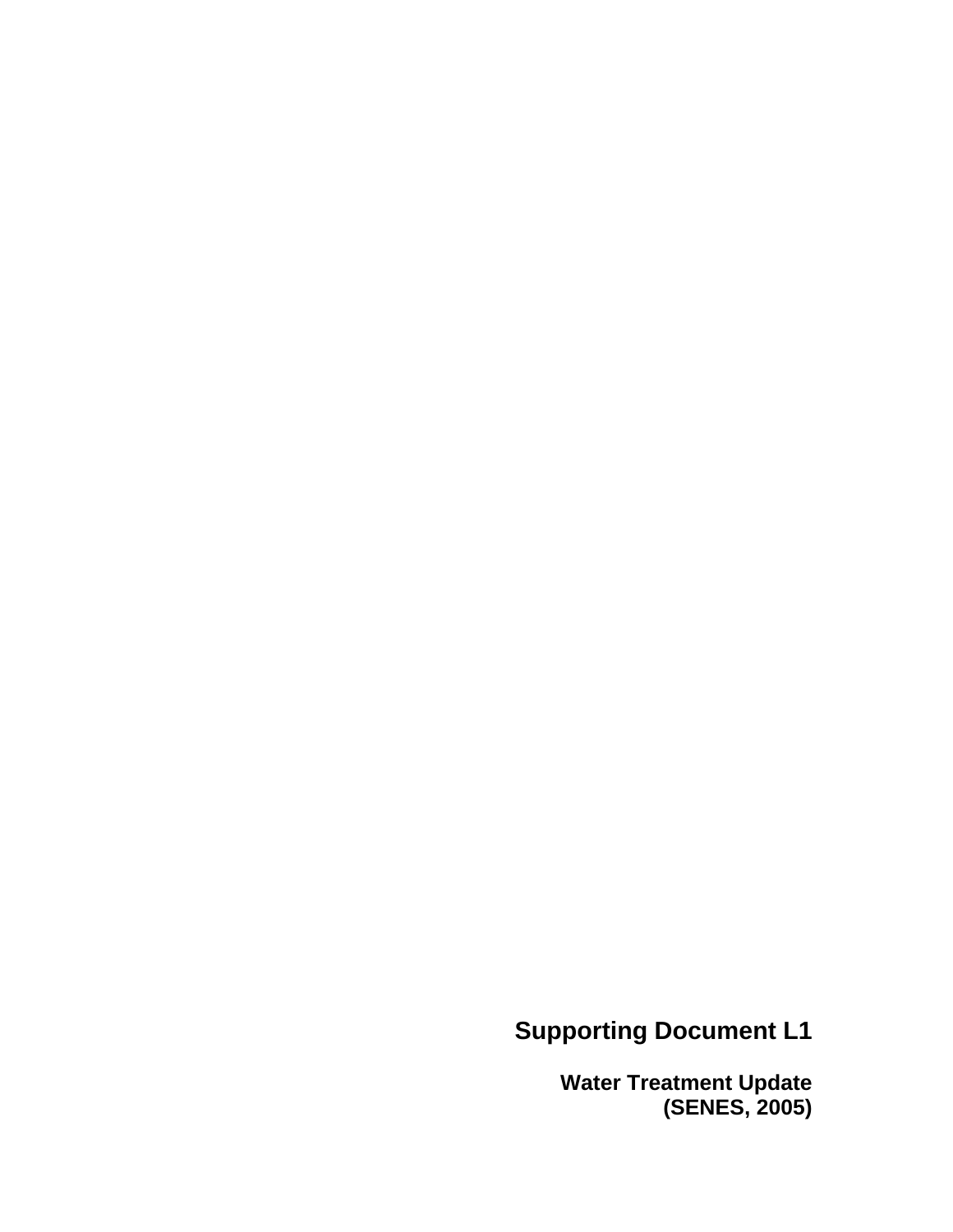#### **REPORT ON**

# **WATER TREATMENT UPDATE GIANT MINE REMEDIATION PLAN**

**Prepared for:** 

**SRK Consulting** 

Suite 800 1066 West Hasting Street Vancouver, B.C. V6E 3X2

**Prepared by:** 

**SENES Consultants Limited**  121 Granton Drive, Unit 12 Richmond Hill, Ontario L4B 3N4

August 2005

Printed on Recycled Paper Containing Post-Consumer Fibre

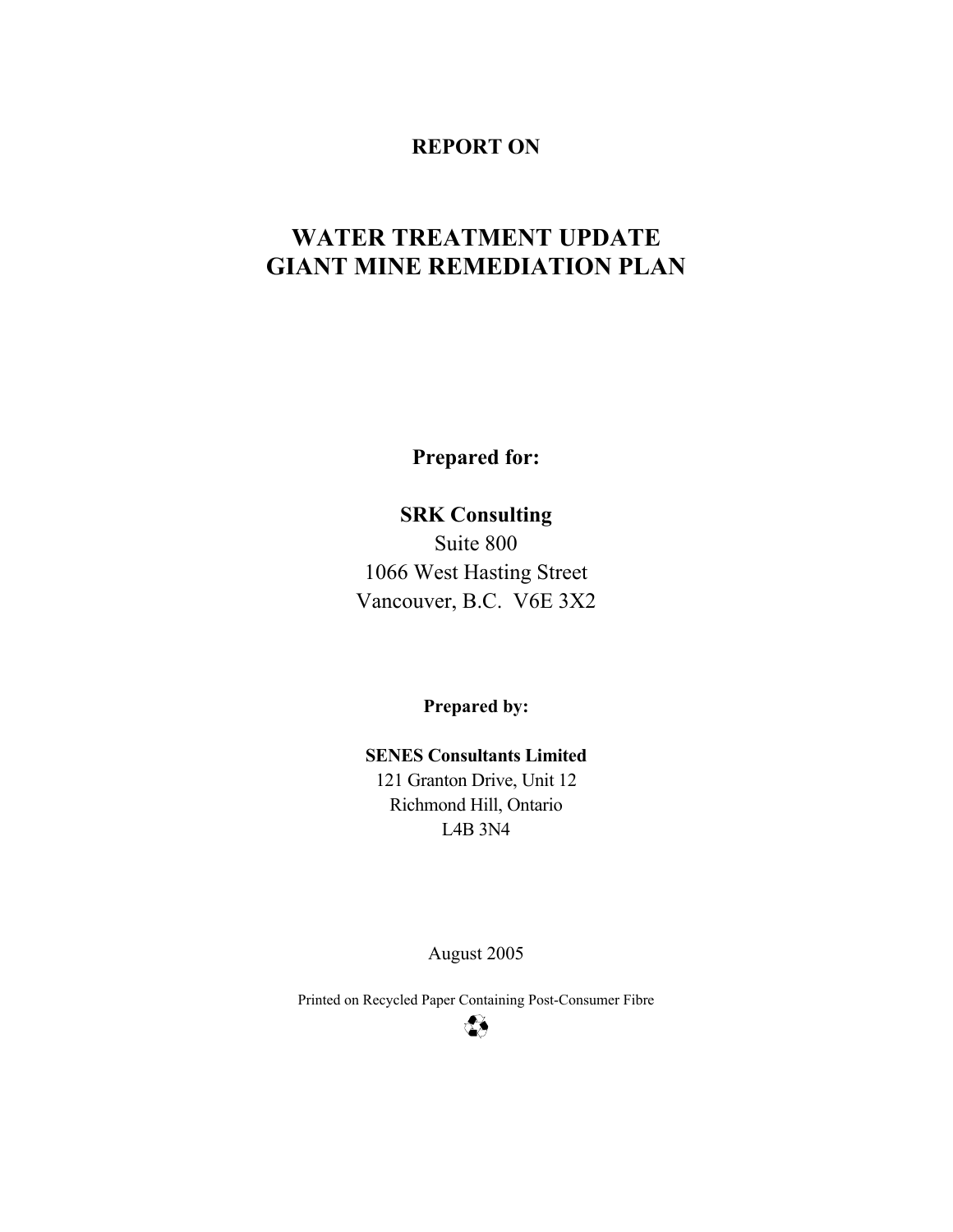# **TABLE OF CONTENTS**

Page No.

| 1.0 |     |    |
|-----|-----|----|
|     | 1.1 |    |
|     | 1.2 |    |
| 2.0 |     |    |
|     | 21  |    |
|     | 2.2 |    |
| 3.0 |     |    |
|     | 3.1 |    |
|     | 3.2 |    |
|     | 3.3 |    |
|     |     |    |
|     |     |    |
|     |     | 13 |

APPENDIX A-CAPITAL AND OPERATING COST ESTIMATES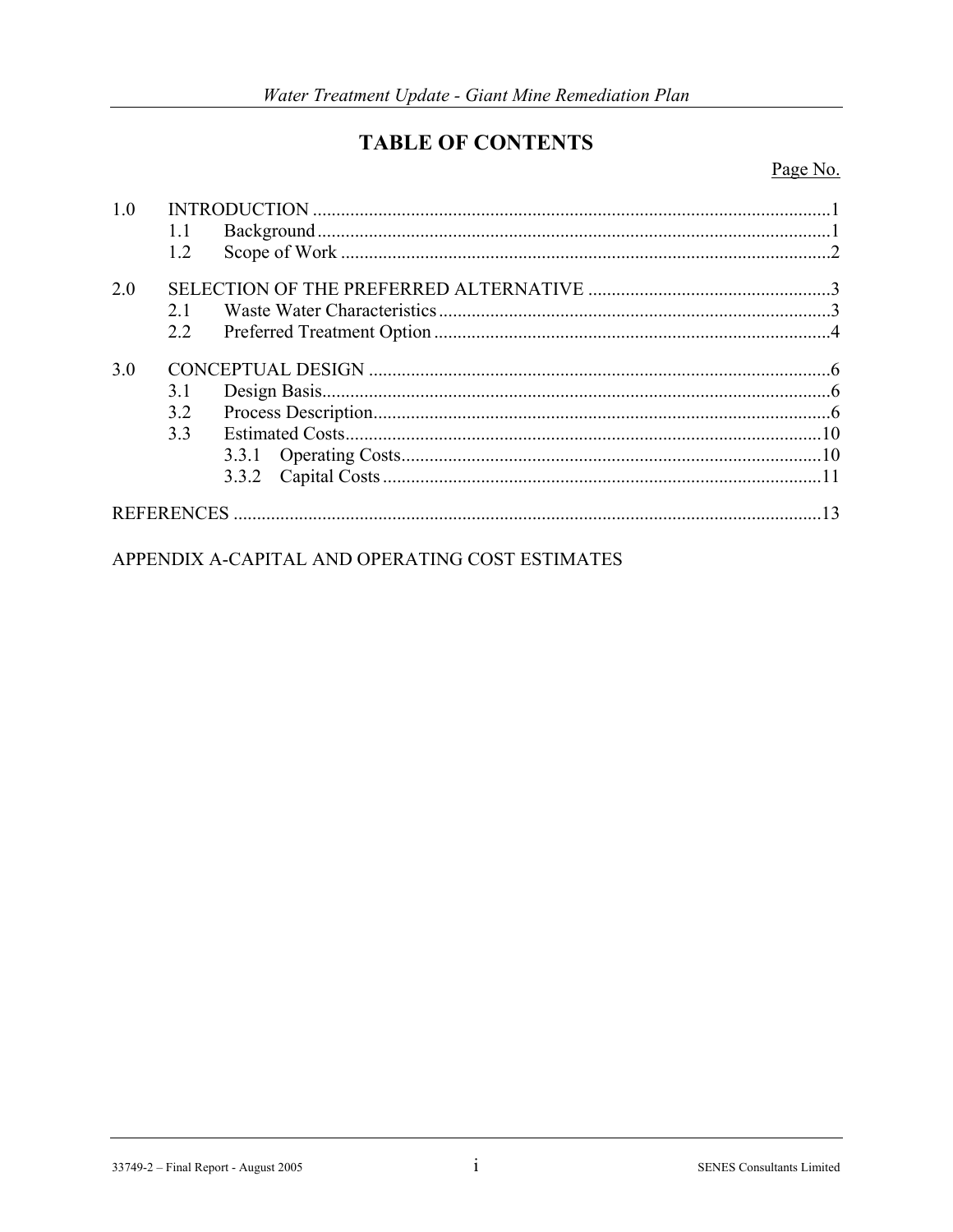## **1.0 INTRODUCTION**

#### **1.1 BACKGROUND**

SENES Consultants Limited (2002) prepared a study of alternative treatment methods that could be applied to the treatment of waste waters that could arise from the remediation of the Giant Mine arsenic trioxide dust (Supporting Document 8 - Water Treatment, Arsenic Trioxide Management Alternatives Final Report, December 2002). At that time, a number of remediation options were under review including removal and disposal or reprocessing of the arsenic trioxide dust. For the alternatives study it was determined that, for any option, there would be a need for interim or long term collection and treatment of waste waters from the mine. The primary contaminant requiring treatment was arsenic. Waste water characteristics were projected to vary greatly for each option with arsenic concentration in mine waters containing 5 to 100 mg/L and processing and chamber wash waters containing upwards of 1,000 to 5,000 mg/L.

With the wide range of flows and arsenic concentrations, 5 treatment systems were evaluated. These included:

- Option No. 1 Oxidation and Direct Precipitation with Iron- Oxidation with peroxide or chlorine followed by arsenate precipitation. Precipitants would normally be iron salts. This option is most applicable to low strength solutions as reagent costs are high. Sludges formed would be thickened/dewatered and disposed in a secure landfill. This is a BAT treatment process and widely used in the industry.
- Option No. 2 Direct Precipitation with Lime All arsenic would be precipitated with lime at high pH. The sludge would be dewatered and stabilized prior to disposal in a secure landfill. This process could be applied to medium and high strength wastes. Laboratory and related field experience indicates this process would meet BAT limits.
- Option No. 3 Evaporation/Crystallization Solutions are acidified, heated and crude crystalline arsenic trioxide is formed. The crude arsenic trioxide would be stabilized for secure surface disposal or sent to an arsenic recovery circuit where available. This process is most applicable to high strength solutions. The condensate would be "distilled water" but may still contain trace levels of arsenic from carryover from the evaporator. Therefore to assure BAT limits, it could be necessary to include a final polishing stage using an iron precipitation.
- Option No. 4 Concentration followed by Evaporation/Crystallization- Low to medium strength solutions are filtered, concentrated by reverse osmosis such that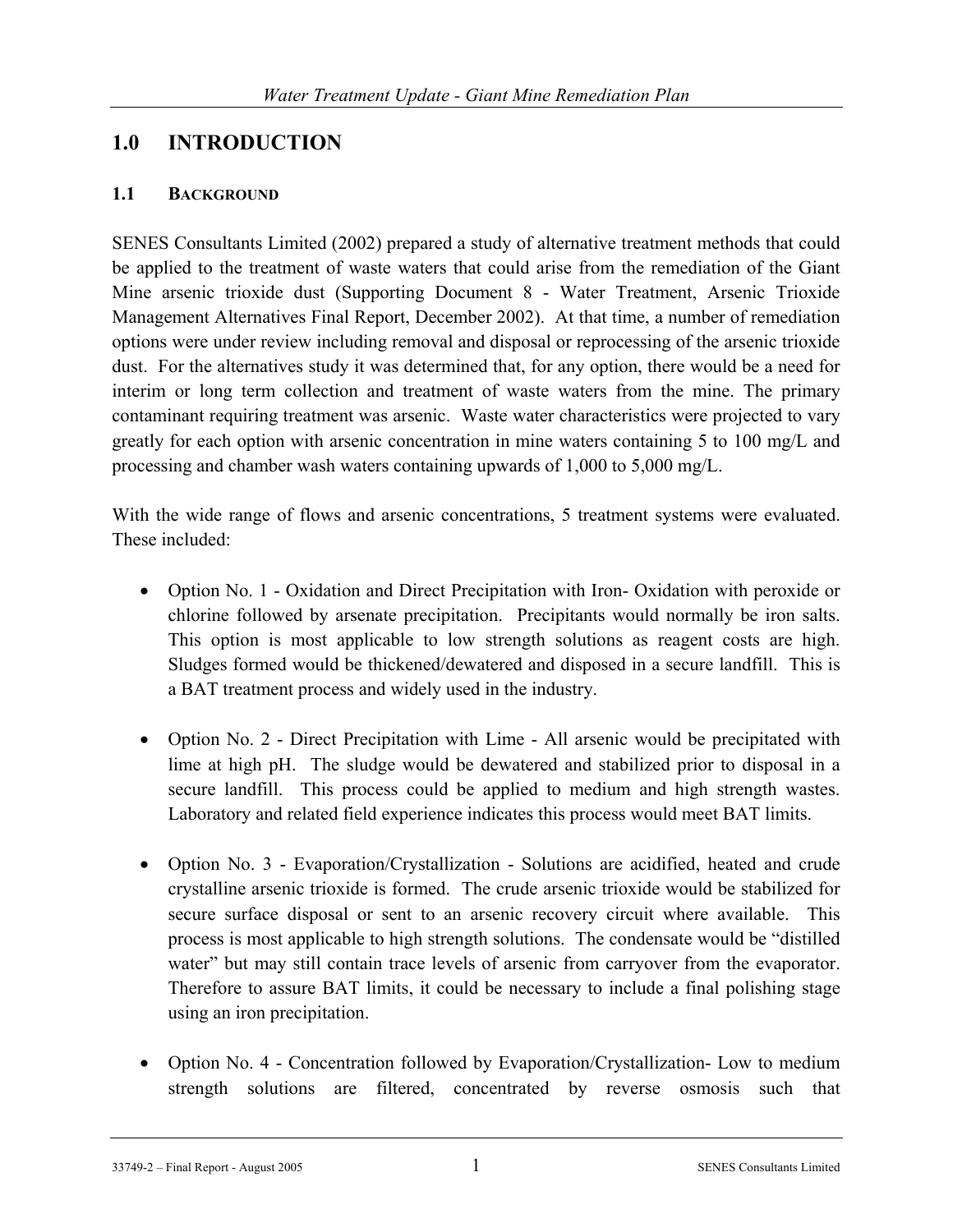evaporation/crystallization becomes an economic alternative to oxidation and precipitation. The crude arsenic trioxide would be stabilized for secure surface disposal or possibly sent to a recovery circuit. The RO unit can meet BAT discharge limits as long as sufficient stages of RO are used. The actual requirements would need to be confirmed. It may prove to be more economic to include a final polishing stage using iron precipitation rather than additional stages of RO.

• Option No. 5 - Concentration followed by direct precipitation with lime. Low to medium strength solutions are filtered concentrated by reverse osmosis such that direct precipitation with lime becomes an economic alternative to oxidation and precipitation. The crude calcium arsenate/arsenite would be stabilized for secure surface disposal or possibly sent to a recovery circuit. The process should produce BAT effluent quality.

Since the alternatives study was completed, an option has been selected for the long term management and this is in-situ freezing of the arsenic dust. For this option, the ground both within and around the arsenic trioxide chambers and stopes will be frozen to effectively inhibit future leaching of arsenic dust. With the freezing completed, arsenic levels in minewater are projected to decline, and may eventually reach levels low enough for direct discharge. However, arsenic levels are likely to remain above current discharge permit levels of 0.5 mg/L for an extended period, during and after implementation of the remediation plan, and as such will require treatment.

In 2002, the treatment options report only addressed waste water associated with the arsenic trioxide management project. With the Giant Mine now closed and the remediation plan for the surface works integrated with the closure of the underground mine, additional waste water must also be managed. The primary source of this additional water is arsenic contaminated runoff and seepage from the surface facilities.

### **1.2 SCOPE OF WORK**

The scope of work for this evaluation was to:

- Update the treatment options report to reflect the proposed water flows and characteristics for the selected freezing alternative and the remediation plan for surface works.
- Select an appropriate option for long term treatment of the Giant Mine waste waters
- Prepared a conceptual design and cost estimate for the waste water treatment facility.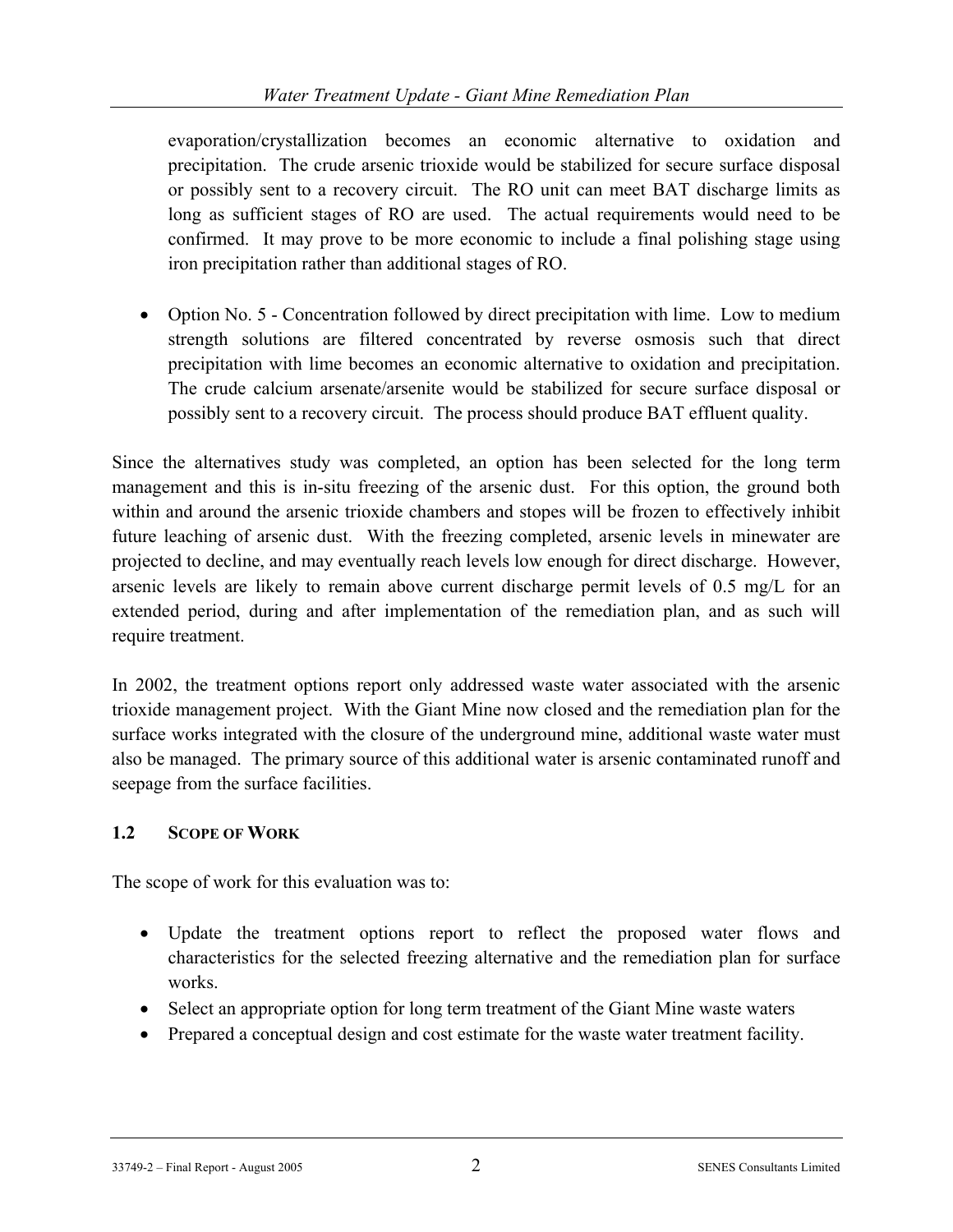## **2.0 SELECTION OF THE PREFERRED ALTERNATIVE**

#### **2.1 WASTE WATER CHARACTERISTICS**

The water management system proposed under the Remediation Plan would use the underground mine workings for storage of all waste waters prior to treatment. Thus, runoff from the tailings containment areas would be directed into the mine for storage, as long as it remains contaminated and requires treatment before discharge to the environment.

The estimated volumes and arsenic loads reporting to mine storage in a year with average climatic conditions are shown in the following tables. Table 2.1 shows estimates for the shortterm, which covers the period while the underground freezing plan is being implemented. During this period, loadings from the underground mine may not effectively reduce below current levels. Treatment of runoff from the tailings containment areas is also expected to be required in the short-term.

|               | Mine<br>Groundwater |           |                          |           | <b>Tailings Area</b> |           |                         |           |           |
|---------------|---------------------|-----------|--------------------------|-----------|----------------------|-----------|-------------------------|-----------|-----------|
| Month         |                     |           | <b>Mine Infiltration</b> |           | <b>Runoff</b>        |           | <b>Combined Sources</b> |           |           |
|               |                     |           |                          |           |                      |           |                         |           | Equiv.    |
|               | Volume              | Loading   | Volume                   | Loading   | Volume               | Loading   | Volume                  | Loading   | Conc.     |
|               | (m <sup>3</sup> )   | $(As-kg)$ | $(m^3)$                  | $(As-kg)$ | (m <sup>3</sup> )    | $(As-kg)$ | (m <sup>3</sup> )       | $(As-kg)$ | (As mg/L) |
| January       | 17,900              | 54        | $\Omega$                 |           | $\theta$             |           | 17,900                  | 54        | 3.0       |
| February      | 16,100              | 48        | $\theta$                 |           | $\mathbf{0}$         |           | 16,100                  | 48        | 3.0       |
| March         | 17,900              | 54        | $\theta$                 |           | $\Omega$             |           | 17,900                  | 54        | 3.0       |
| April         | 17,300              | 52        | 2,700                    | 343       | 3,900                | 4         | 23,800                  | 399       | 16.7      |
| May           | 17,900              | 54        | 67,500                   | 8,576     | 96,500               | 97        | 181,900                 | 8,726     | 48.0      |
| June          | 17,300              | 52        | 27,000                   | 3,430     | 38,600               | 39        | 82,900                  | 3,521     | 42.5      |
| July          | 17,900              | 54        | 9,500                    | 1,201     | 13,500               | 14        | 40,800                  | 1,268     | 31.1      |
| August        | 17,900              | 54        | 9,500                    | 1,201     | 13,500               | 14        | 40,800                  | 1,268     | 31.1      |
| September     | 17,300              | 52        | 10,800                   | 1,372     | 15,400               | 15        | 43,500                  | 1,439     | 33.1      |
| October       | 17,900              | 54        | 8,100                    | 1,029     | 11,600               | 12        | 37,500                  | 1,094     | 29.1      |
| November      | 17,300              | 52        | $\Omega$                 |           | $\theta$             |           | 17,300                  | 52        | 3.0       |
| December      | 17,900              | 54        | $\Omega$                 |           | $\Omega$             |           | 17,900                  | 54        | 3.0       |
| <b>ANNUAL</b> | 210,200             | 631       | 135,100                  | 17,151    | 193,000              | 193       | 538,300                 | 17,975    | 33.4      |

**TABLE 2.1 Estimated Short-term Volumes and Arsenic Loadings (Average Year)** 

Estimates of water volumes and arsenic loadings for the long-term are shown in Table 2.2. In the long-term, the underground freezing would effectively eliminate loadings from the arsenic chambers and stopes, although lesser loadings from other mine materials would be expected to continue. The proposed covering of tailings is expected to reduce loadings to runoff in the tailings containment areas such that treatment of the runoff will not be required in the long-term.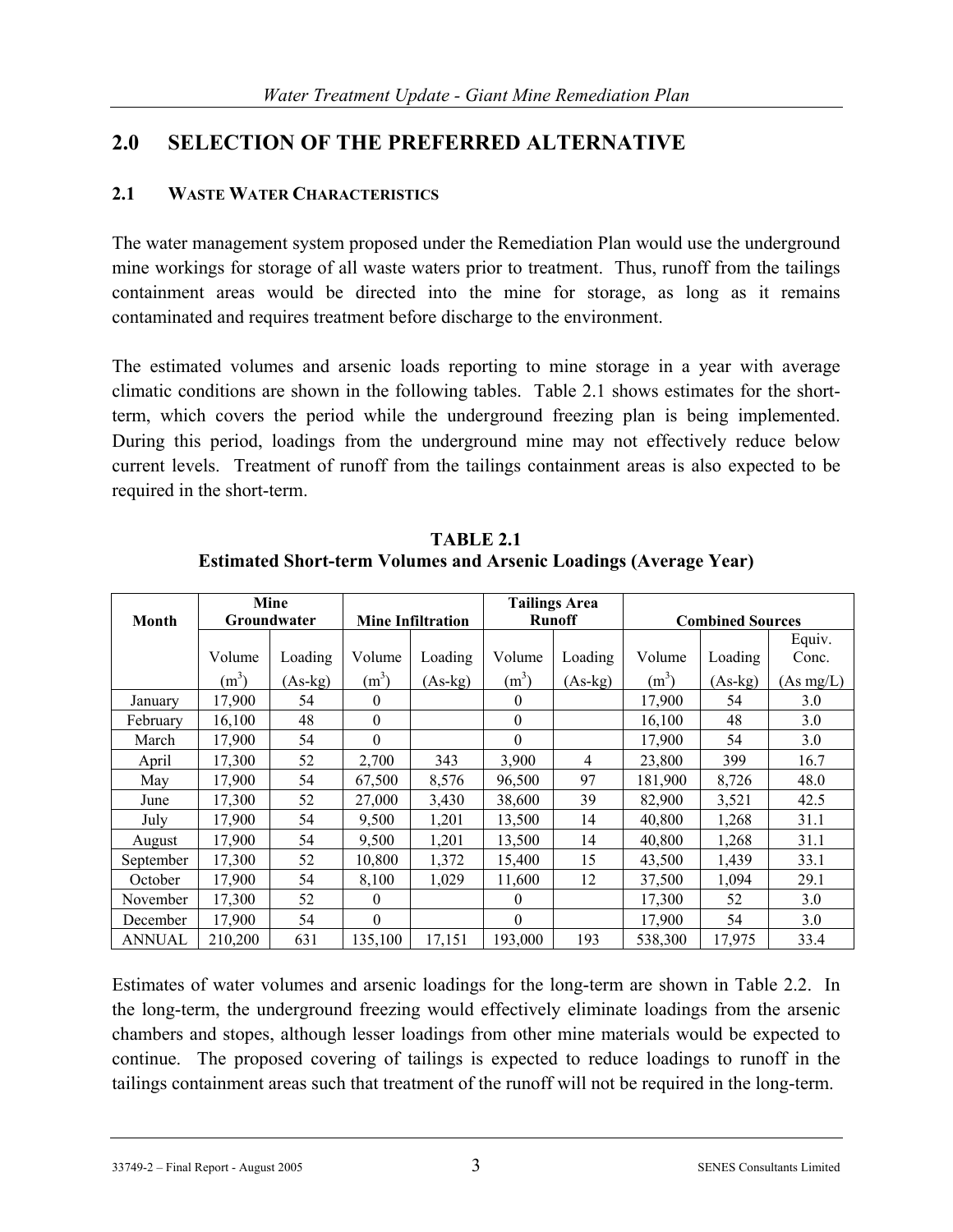|                      | Mine<br>Groundwater |           | <b>Tailings Area</b><br><b>Mine Infiltration</b><br><b>Runoff</b> |           |                  |           |                         |           |           |
|----------------------|---------------------|-----------|-------------------------------------------------------------------|-----------|------------------|-----------|-------------------------|-----------|-----------|
| Month                |                     |           |                                                                   |           |                  |           | <b>Combined Sources</b> |           |           |
|                      |                     |           |                                                                   |           |                  |           |                         |           | Equiv.    |
|                      | Volume              | Loading   | Volume                                                            | Loading   | Volume           | Load      | Volume                  | Loading   | Conc.     |
|                      | $(m^3)$             | $(As-kg)$ | $(m^3)$                                                           | $(As-kg)$ | $(m^3)$          | $(As-kg)$ | $(m^3)$                 | $(As-kg)$ | (As mg/L) |
| January              | 17,900              | 54        | 0                                                                 |           | $\theta$         |           | 17,900                  | 54        | 3.0       |
| February             | 16,100              | 48        | $\boldsymbol{0}$                                                  |           | $\boldsymbol{0}$ |           | 16,100                  | 48        | 3.0       |
| March                | 17,900              | 54        | $\theta$                                                          |           | $\theta$         |           | 17,900                  | 54        | 3.0       |
| April                | 17,300              | 52        | 2,700                                                             | 5         | $\theta$         |           | 20,000                  | 57        | 2.8       |
| May                  | 17,900              | 54        | 67,500                                                            | 122       | $\theta$         |           | 85,400                  | 175       | 2.1       |
| June                 | 17,300              | 52        | 27,000                                                            | 49        | $\theta$         |           | 44,300                  | 100       | 2.3       |
| July                 | 17,900              | 54        | 9,500                                                             | 17        | $\theta$         | -         | 27,300                  | 71        | 2.6       |
| August               | 17,900              | 54        | 9,500                                                             | 17        | $\theta$         |           | 27,300                  | 71        | 2.6       |
| September            | 17,300              | 52        | 10,800                                                            | 19        | $\theta$         |           | 28,100                  | 71        | 2.5       |
| October              | 17,900              | 54        | 8,100                                                             | 15        | $\theta$         | -         | 26.000                  | 68        | 2.6       |
| November             | 17,300              | 52        | $\theta$                                                          | ۰         | $\theta$         | ۰         | 17.300                  | 52        | 3.0       |
| December             | 17,900              | 54        | $\theta$                                                          | -         | $\theta$         | -         | 17,900                  | 54        | 3.0       |
| <b>Annual Totals</b> | 210,200             | 631       | 135.100                                                           | 243       | $\theta$         |           | 345.300                 | 874       | 2.5       |

**TABLE 2.2 Estimated Long-term Volumes and Arsenic Loadings (Average Year)** 

Based upon the data in Table 2.1 and Table 2.2, arsenic concentrations in the feed to the treatment plant will average about 33 mg/L in the short term, decreasing to an annual average of 2 to 3 mg/L once the underground freezing and covering of tailings are fully effective.

Estimates of the increased volumes that would require storage and treatment under wet climatic conditions have been made, based on review of historical mine inflow volumes, and assessment of the tailings containment area water balance. Under climatic conditions approximately equivalent to the wettest year expected in a ten year period, total annual inflow to the mine (from infiltration, as well as groundwater) would be expected to increase by 28%. Annual runoff from the tailings containment areas would be expected to increase by 35% under these conditions. Thus, in the short-term, while tailings runoff is being treated, the total volume requiring treatment in a wet year would increase to about 700,000 cubic metres.

#### **2.2 PREFERRED TREATMENT OPTION**

The primary contaminant in the water is arsenic and treatment is to be provided to meet permit limits based on the Best Available Treatment (BAT) technology. The treatment options study (SENES, 2002) investigated five options which included utilization of alternative precipitating agents, concentration/precipitation technologies and evaporation. From the 2002 review, Option No. 1 - Oxidation and Direct Precipitation with Iron was selected as the preferred alternative for waste water streams with arsenic levels below about 250 mg/L. At higher arsenic concentrations, Option No. 2 - Direct Precipitation with Lime was shown to be more cost effective.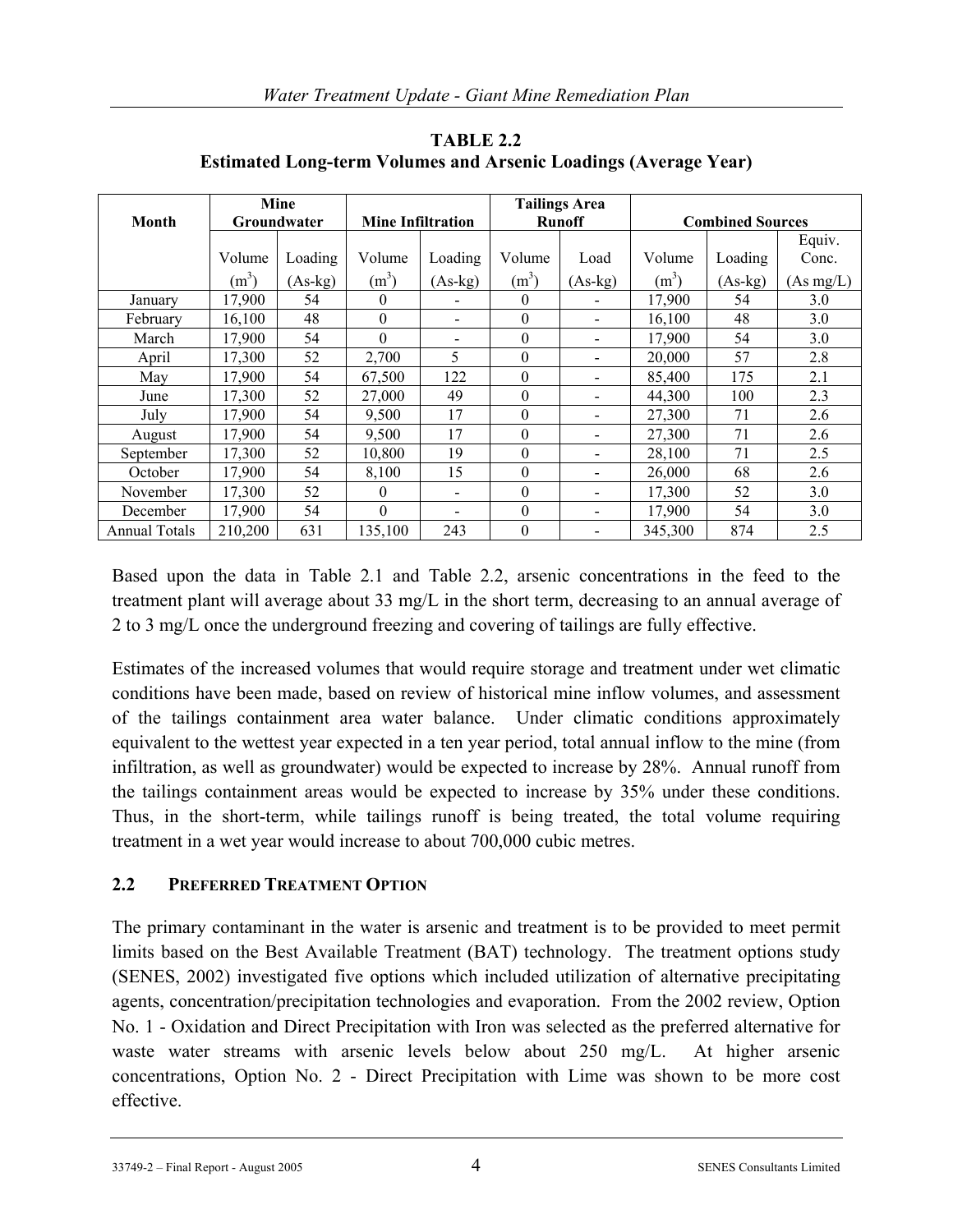Based upon SENES (1999), the Best Available Technology for arsenic removal in mining effluents included: oxidation to assure all arsenic is converted from As(III) to As(V); iron addition to precipitate iron arsenate and; sedimentation to remove the suspended precipitate.

Operating performance was reviewed by SENES for all Canadian mines where arsenic was the primary contaminant removed. The best performing plants produced arsenic levels as follows:

| <b>Primary</b><br>Contaminant | # of BAT Plants<br><b>Selected</b> | <b>Range of Annual Average</b><br><b>Concentrations for the Best</b><br><b>BAT Plants</b> | 95 <sup>th</sup> Percentile of<br><b>Maximum Monthly</b><br><b>Average Concentration for</b><br>the Best BAT Plants |
|-------------------------------|------------------------------------|-------------------------------------------------------------------------------------------|---------------------------------------------------------------------------------------------------------------------|
| Total As                      |                                    | $0.025$ to $0.18$ mg/L                                                                    | $0.4 \text{ mg/L}$                                                                                                  |

Based upon the 2002 options review and SENES 1999, Option No. 1 - Oxidation and Direct Precipitation with Iron is selected as the preferred option for long term management of waste waters arising from the remediation of the Giant Mine.

With Option No. 1, it is expected that a well operated plant employing BAT technology could meet an average discharge level of about 0.1 mg/L of Arsenic.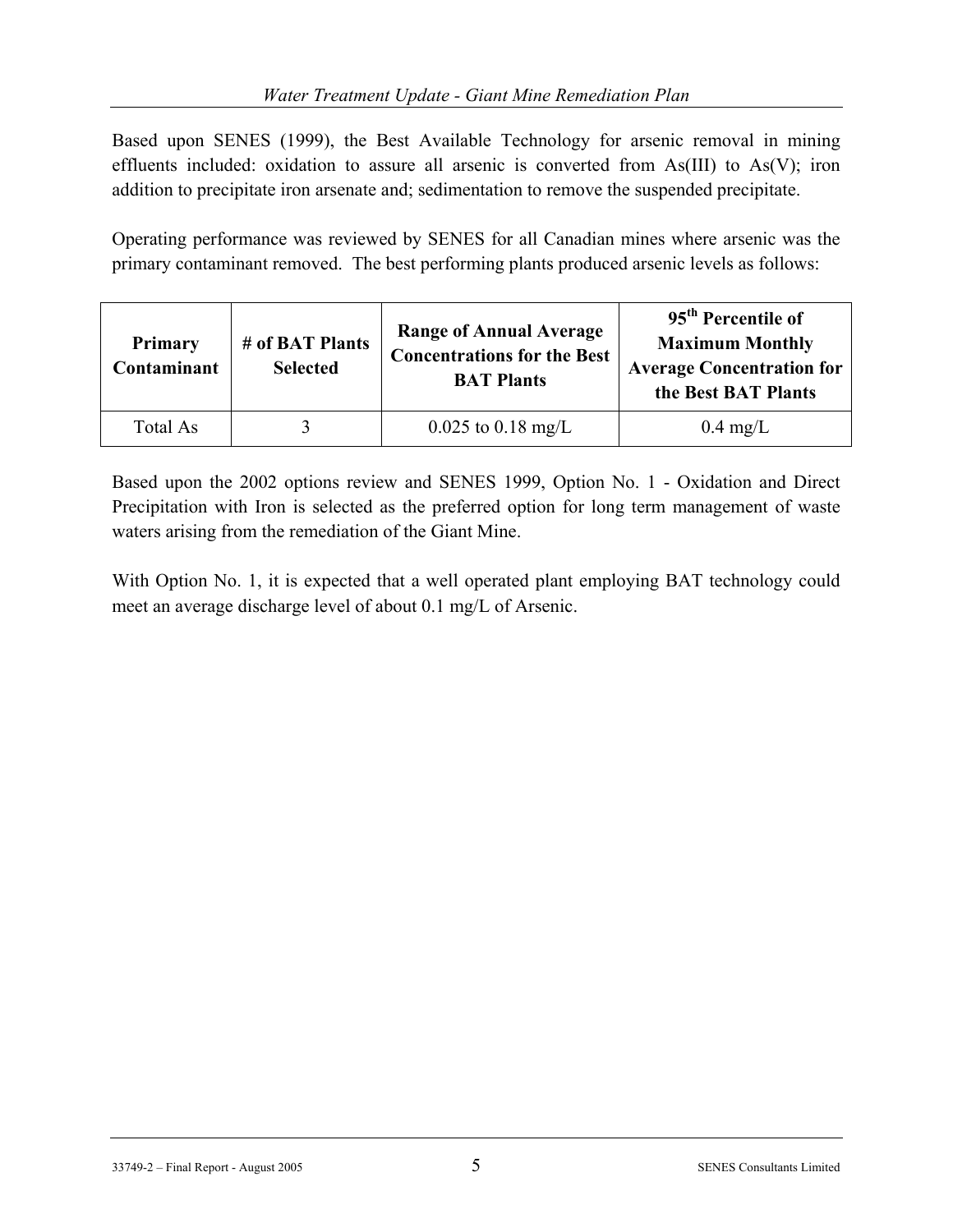## **3.0 CONCEPTUAL DESIGN**

## **3.1 DESIGN BASIS**

The water management system proposed under the Remediation Plan would use the underground mine workings for storage of all waste waters prior to treatment, thus avoiding the need to store contaminated water in ponds on surface. In order to keep the variation in mine water level within practical limits, water would be pumped from the mine, treated, and discharged to the environment throughout the year. The rate of treatment and discharge would be variable, so that additional volumes could be treated under wet climatic conditions, and adequate storage capacity would always be available. However, under average climatic conditions, the operating plan for the plant would be to maintain consistent treatment rates throughout the year.

The volumes of water requiring treatment and average arsenic concentrations of the combined water sources are shown in Table 2.1 and Table 2.2. Based upon these data the following design basis is recommended.

- Mean flow to the plant would be 1475  $m^3/d$  to treat 538,000  $m^3$  in an average year, as required in the short-term, when tailings runoff would be treated. The mean flow in the short-term would increase to 1921 m<sup>3</sup>/d to treat 700,000 m<sup>3</sup> in a wet year. Allowing for 10% plant downtime, and adding 20% contingency capacity, the plant design would allow a maximum treatment rate of  $2560 \text{ m}^3$  per operating day. Mean flow to the plant in an average year would decrease to 946  $\text{m}^3/\text{d}$  in the long-term.
- The annual average arsenic level in the flow to the plant is estimated to be 33 mg/L in the short-term. However, the arsenic level could be quite variable, depending on the efficiency of mixing of waters from various sources in the mine. Therefore, the plant design would allow the treatment of water with up to 100 mg/L arsenic. In the longterm, the annual average arsenic level is estimated to be 2.5 mg/L.

## **3.2 PROCESS DESCRIPTION**

The process flow sheet for Option No. 1 is provided on the following page.

Water will be pumped directly from the mine into an open mixed tank and combined with a 50% hydrogen peroxide solution. The peroxide will be used to oxidize arsenite (As (III)) to arsenate (As(V)) in order to improve the performance of the subsequent precipitation stages. The oxidation of arsenite is represented by equation shown

$$
As_2O_3 + 2H_2O_2 + H_2O \rightarrow 2H_3AsO_4
$$

The mixing tank will provide 15 minutes of residence time at the design maximum flow  $(27 \text{ m}^3)$ . The addition of hydrogen peroxide would additionally remove minor amounts of fuel, oil or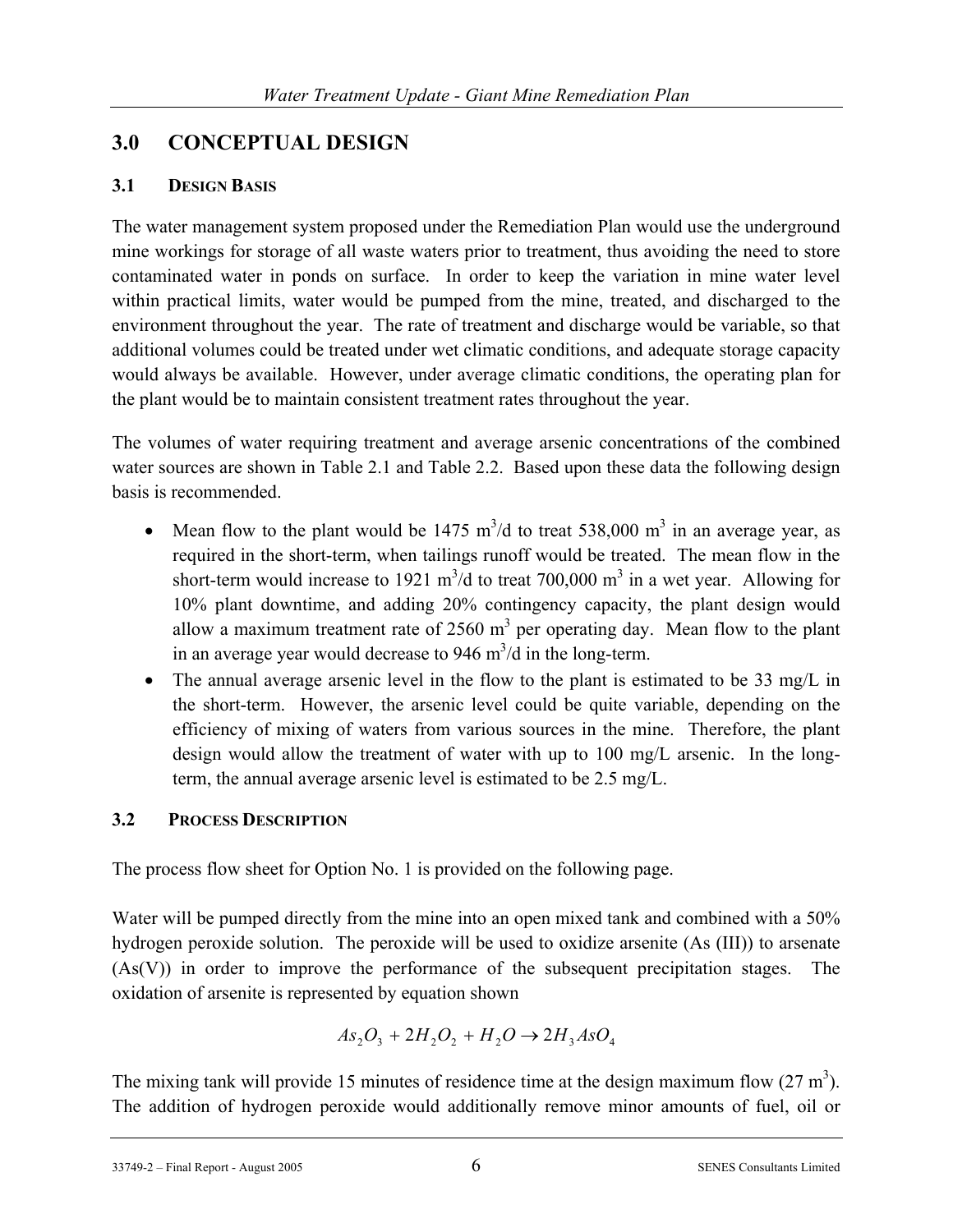

33749-2 – Final Report - August 2005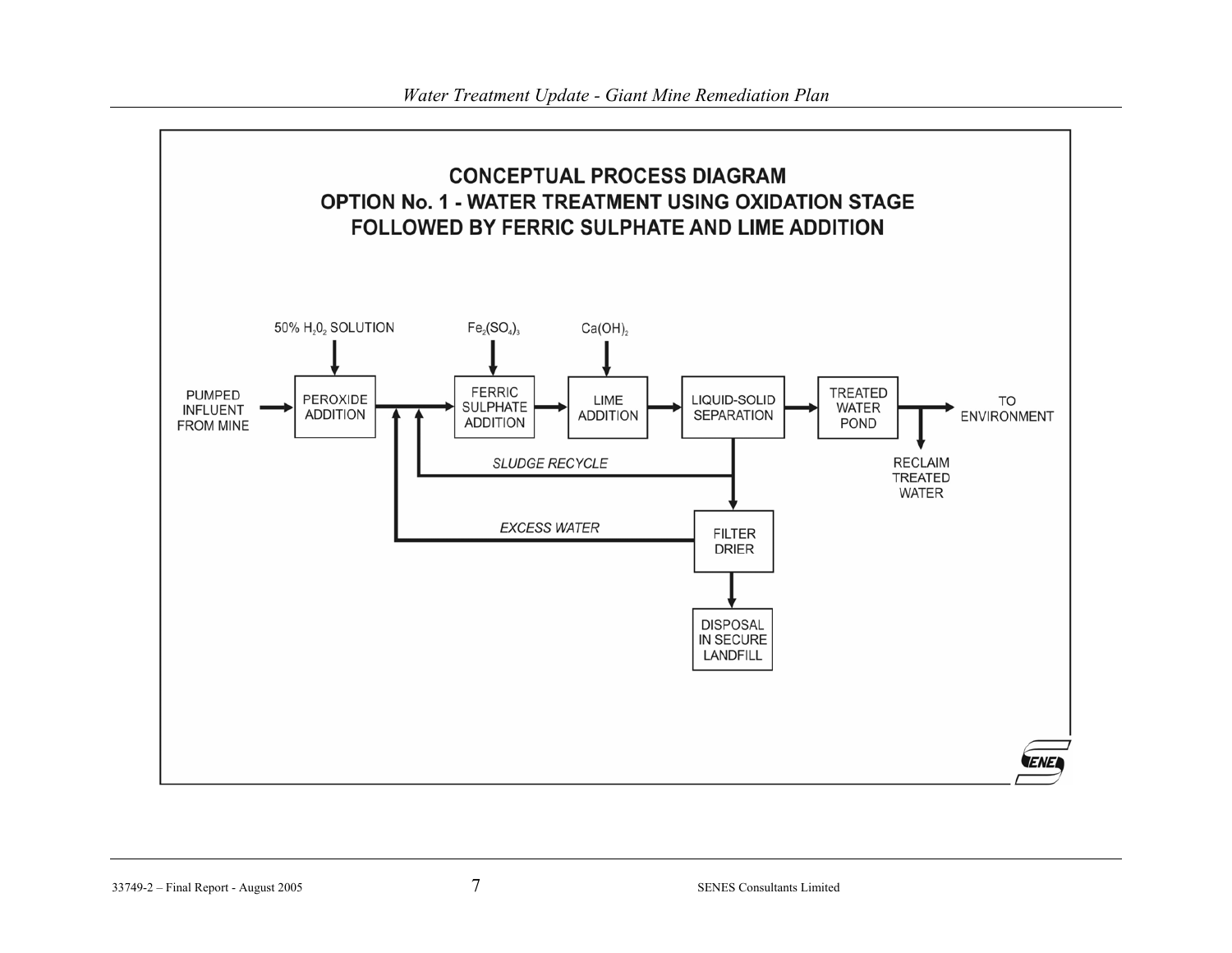grease should they be present in the wastewater. Experience to date has shown that much of the arsenic is already present as As(V) therefore peroxide addition may not be necessary on an ongoing basis.

Hydrogen peroxide is a clear liquid and has a distinctive pungent odour. It is miscible in water and is non-flammable. The product is a strong oxidant that can breakdown to form water and oxygen under certain conditions, and as such requires appropriate storage and handling. The product will be stored in a double wall and lined closed tank. The product would be stored as a 50%  $\text{H}_2\text{O}_2$  solution – at this strength, the solution begins to freeze at about –52°C. The operating and response procedures for the treatment plant would describe safe  $H_2O_2$  storage and handling procedures, and health and safety requirements.

The theoretical peroxide demand is 0.91 g 50%  $H_2O_2$  per 1 g As(III) oxidized. Assuming 1.3 times the stoichiometric demand, the estimated average  $H_2O_2$  consumption for the treatment plant is summarized in Table 3.1.

|                            |         | <b>Short-term</b><br>Average<br>Condition | Long-term<br>Average<br><b>Condition</b> |
|----------------------------|---------|-------------------------------------------|------------------------------------------|
| Flow                       | $m^3/d$ | 1475                                      | 946                                      |
| As(III) concentration      | mg/L    | 33.4                                      | 2.5                                      |
| As(III) loadings           | kg/d    | 49.2                                      | 2.4                                      |
| $H2O2$ requirement (50%)   | kg/d    | 58.3                                      | 2.8                                      |
| $H_2O_2$ requirement (50%) | kg/year | 21,280                                    | 1,021                                    |

**TABLE 3.1 Estimated H<sub>2</sub>O<sub>2</sub> Consumption** 

### *Ferric Sulphate Addition:*

The overflow from the hydrogen peroxide addition tank will be piped to another mixed tank for ferric sulphate addition. Ferric sulphate will react with arsenate to form an insoluble compound as shown in the equation below

$$
Fe^{3+} + AsO_4^{3-} \rightarrow FeAsO_4(s)
$$

Based on a 5:1 weight ratio for Fe:As, there will be a 23.5:1 ferric sulphate  $[Fe<sub>2</sub>(SO<sub>4</sub>)<sub>3</sub>·7H<sub>2</sub>0]$ :As weight ratio. The ferric sulphate addition tank will provide 30 minutes of residence time  $(54 \text{ m}^3)$ . Estimated ferric sulphate consumption and precipitate production (e.g. FeAsO<sub>4</sub> +  $Fe(OH)<sub>3</sub>$  for typical flows are shown in Table 3.2.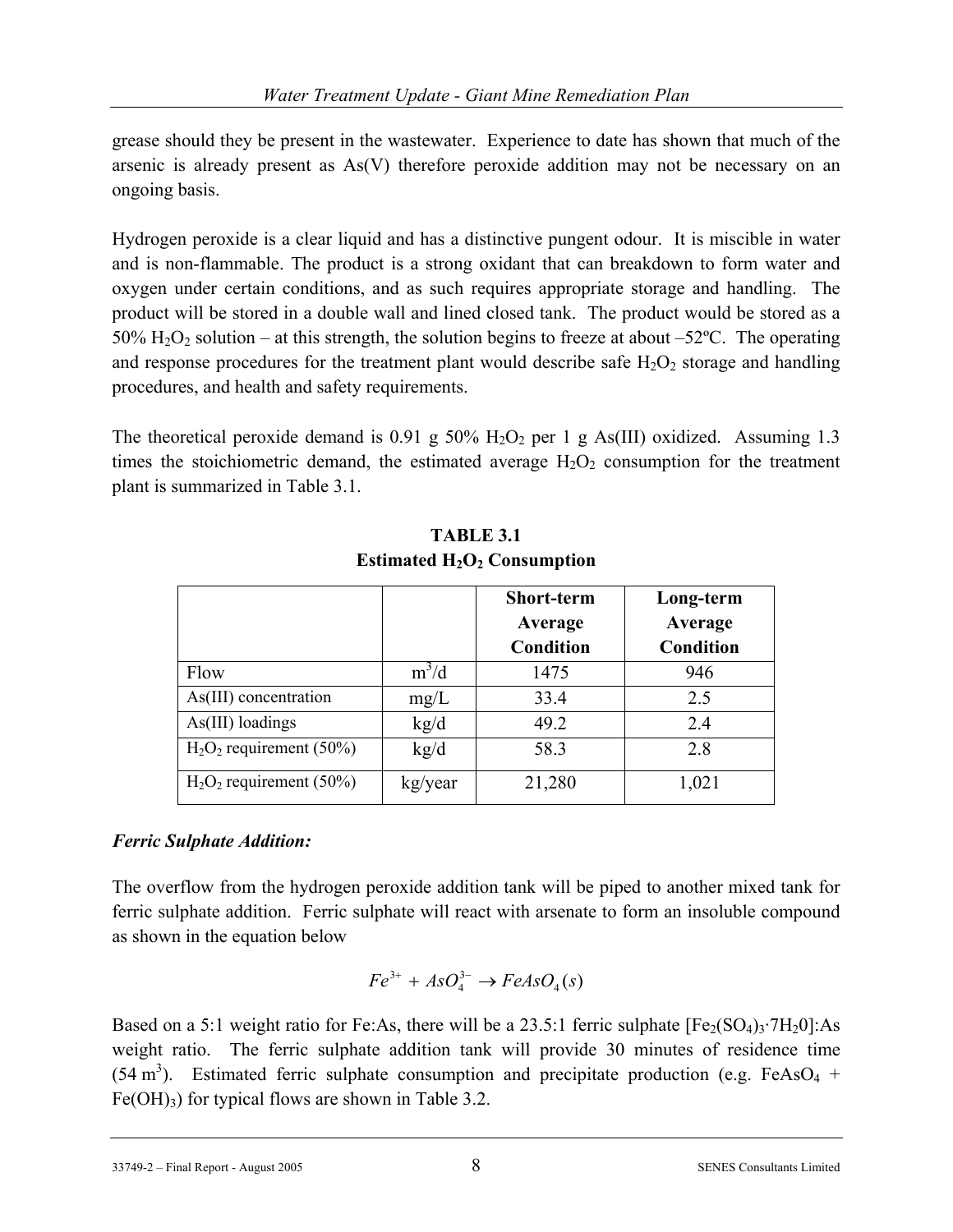|                             |           | <b>Short-term</b><br>Average<br>Condition | Long-term<br>Average<br>Condition |
|-----------------------------|-----------|-------------------------------------------|-----------------------------------|
| Flow                        | $m^3/d$   | 1475                                      | 946                               |
| As(III) concentration       | mg/L      | 33.4                                      | 2.5                               |
| $As(III)$ loadings          | kg/d      | 49.2                                      | 2.4                               |
| Ferric Sulphate requirement | kg/d      | 1,160                                     | 55.6                              |
| Ferric Sulphate requirement | kg/year   | 422,500                                   | 20,300                            |
| <b>Sludge Production</b>    | $t$ /year | 212                                       | 10.3                              |

#### **TABLE 3.2 Estimated Ferric Sulphate Consumption and Sludge Production**

#### *Lime Addition:*

The overflow from the ferric sulphate mix tank will be directed to the lime mix tank where hydrated lime will be added to raise the pH to 8 to 9 range. Table 3.3 shows average lime consumption.

|                    |         | <b>Short-term</b><br>Average | Long-term<br>Average |
|--------------------|---------|------------------------------|----------------------|
|                    |         | <b>Condition</b>             | <b>Condition</b>     |
| Flow               | $m^3/d$ | 1475                         | 946                  |
| $As(III)$ loadings | kg/d    | 49.2                         | 2.4                  |
| Lime requirement   | Kg/d    | 394                          | 18.9                 |
| Lime requirement   | Kg/year | 143,900                      | 6,900                |

**TABLE 3.3 Estimated Hydrated Lime Consumption** 

#### *Final Effluent Monitoring Pond:*

The final effluent monitoring pond will provide at least 5 days of storage to allow water quality monitoring, and allow the water to be held and returned to the treatment process should there be a process upset. The treated water will be discharged to the environment, or reclaimed should there be a requirement to do so.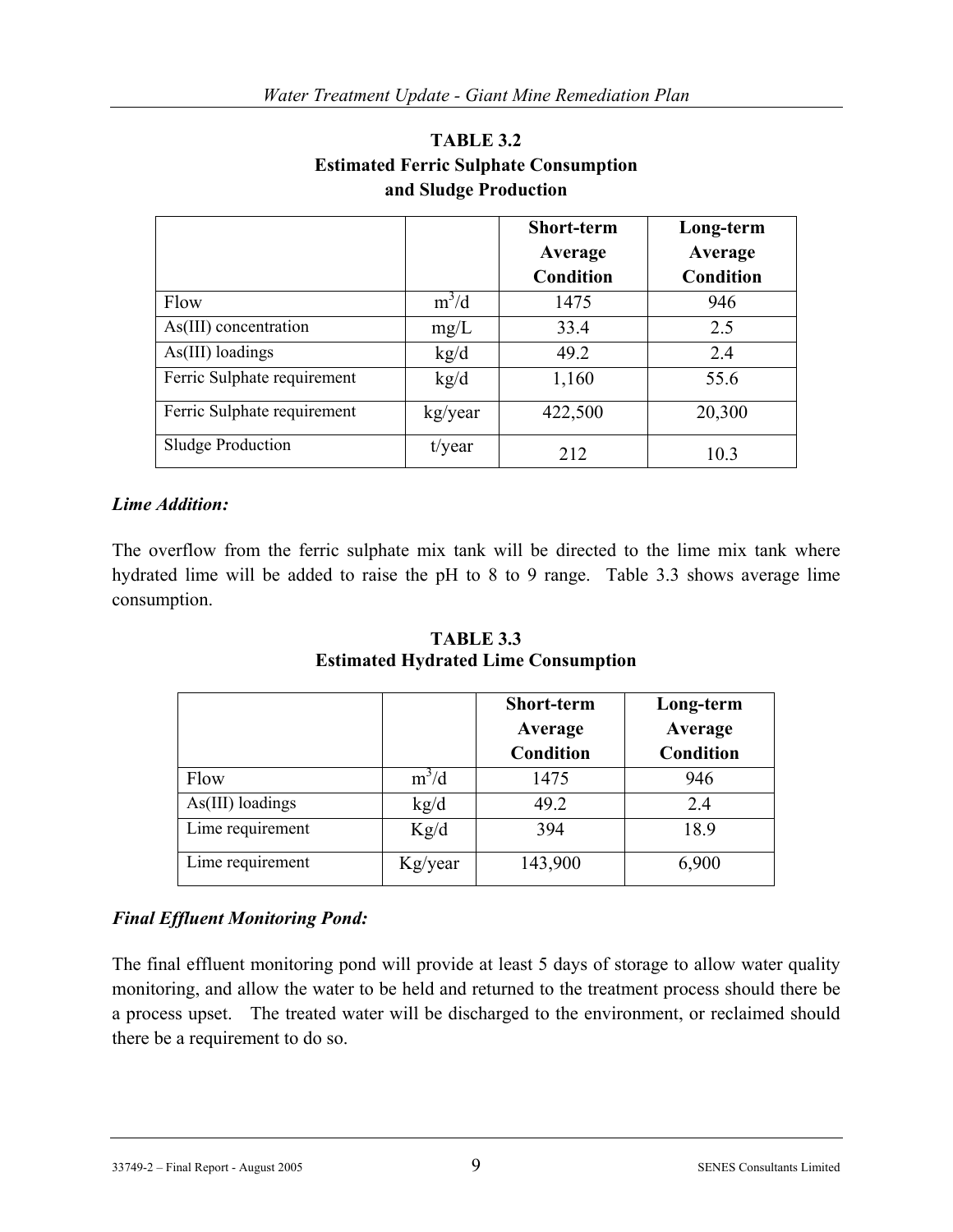#### *Sludge Production:*

The estimated rate of sludge production is shown in Table 3.4. Sludge production will depend upon arsenic and antimony concentration as well as iron addition rate. For each kg of arsenic, there will be approximately 11.8 kg of dry sludge formed. This sludge will be comprised of iron hydroxide with ferric arsenate, ferric antimonite, calcium carbonate (formed in the reaction vessel) and any residual suspended particulate matter present in the raw water.

|                                     |             | <b>Short-term</b> | Long-term |
|-------------------------------------|-------------|-------------------|-----------|
| $As(III)$ loadings                  | kg/d        | 49.2              | 2.4       |
| $As(III)$ loadings                  | $t$ /year   |                   | 0.88      |
| Sludge Production (dry)             | $t$ /year   | 212               | 10.3      |
| Sludge Production (wet, 30% solids) | $t$ /year   | 707               | 34.5      |
| Volume at 30% solids                | $m^3$ /year | 548               |           |

**TABLE 3.4 Estimated Sludge Production** 

The sludge will be dewatered to 30% solids using a pressure filter, and the excess water collected at the filter will be returned to the ferric addition stage for treatment. The iron-stabilized sludge will be disposed in a secure location.

#### **3.3 ESTIMATED COSTS**

#### **3.3.1 Operating Costs**

A summary of the estimated operating costs is shown in Table 3.5. In the short-term, while arsenic loadings to the plant remain high and runoff from the tailings containment areas is treated, the estimated average operating cost is \$975,000/year or a unit cost of \$1.81/ $m<sup>3</sup>$ . The operating cost is estimated to decrease to \$715,000/year in the long-term, or a unit cost of  $$2.07/m<sup>3</sup>$ .

Key assumptions included in the operating costs are as follows:

- Direct Labour includes 1 supervisor and 1 operator for 1 shift/d
- Indirect labour is included at 25% of direct labour cost or \$78,000/year
- Maintenance/Parts is assumed at about at 25% of the direct labour cost or \$78,000/year

Additional details of the operating cost estimates are provided in Appendix A.

Sludge disposal costs are not included. Given that the annual production is quite small  $(27 \text{ m}^3/\text{year})$  in the long-term), the annual disposal cost would be low unless the sludge was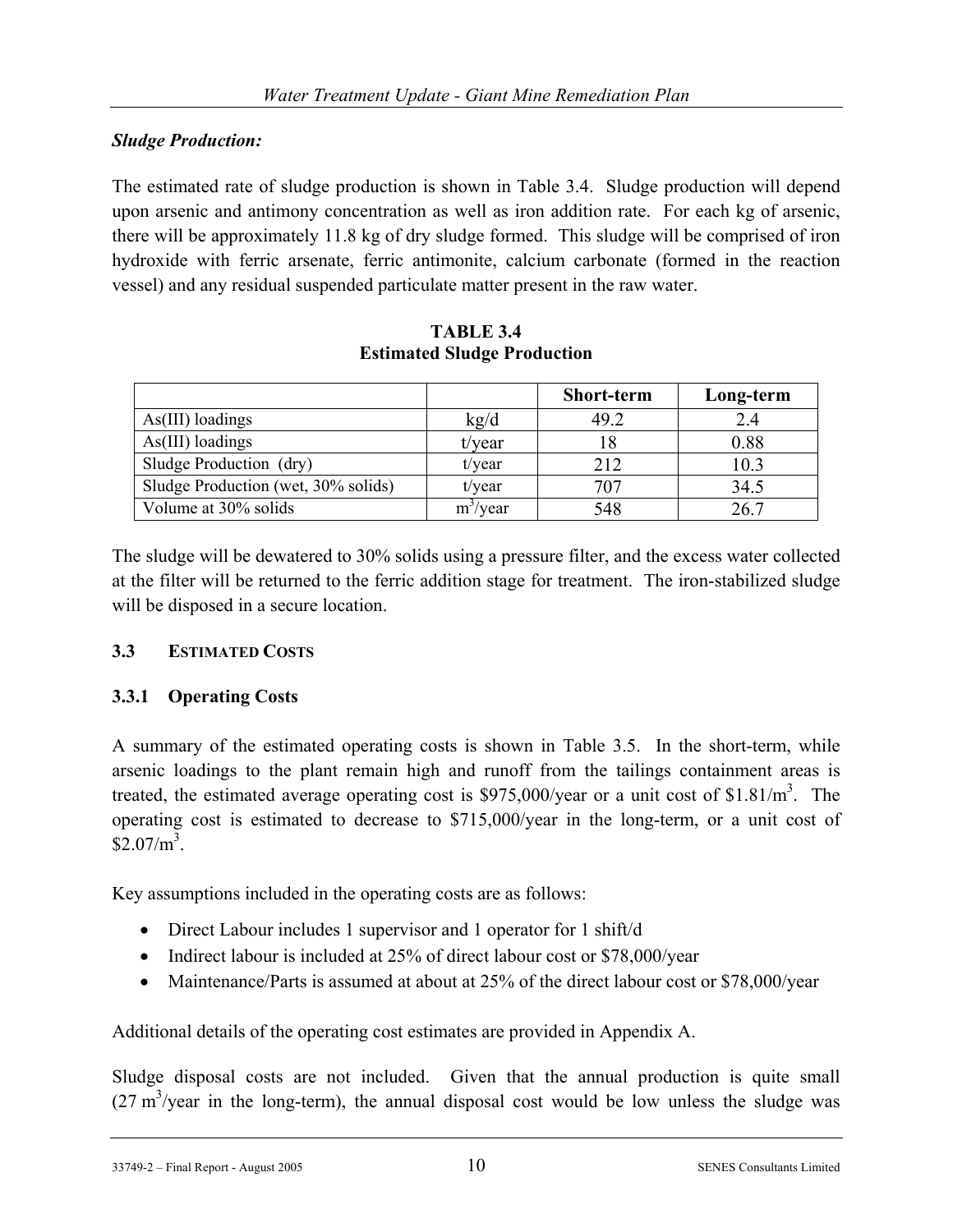disposed off site. Should average arsenic concentrations be higher than projected, operating costs will rise; however, increases in cost are not expected to be significant. As an indication of the potential variation in cost, annual operating costs as a function of arsenic concentrations are shown on Figure 3.1.

|                         | Short-term |                     | Long-term |            |  |
|-------------------------|------------|---------------------|-----------|------------|--|
| Item                    | Annual \$  | Cost/m <sup>3</sup> | Annual \$ | $Cost/m^3$ |  |
| Direct Labour           | \$311,000  | \$0.58              | \$311,000 | \$0.90     |  |
| <b>Indirect Labour</b>  | \$78,000   | \$0.14              | \$78,000  | \$0.23     |  |
| Reagents                | \$258,000  | \$0.48              | \$12,000  | \$0.04     |  |
| <b>Electrical Power</b> | \$102,000  | \$0.19              | \$88,000  | \$0.25     |  |
| Maintenance/ Parts      | \$78,000   | \$0.14              | \$78,000  | \$0.23     |  |
| Indirect supplies       | \$78,000   | \$0.14              | \$78,000  | \$0.23     |  |
| <b>Indirect Rentals</b> | \$20,000   | \$0.04              | \$20,000  | \$0.06     |  |
| Environmental           | \$50,000   | \$0.09              | \$50,000  | \$0.14     |  |
| Total                   | \$975,000  | \$1.81              | \$715,000 | \$2.07     |  |

#### **TABLE 3.5 Estimated Operating Costs (Rounded)**



#### **3.3.2 Capital Costs**

The estimated capital construction cost for a new treatment plant capable of treating  $2,560 \text{ m}^3/\text{d}$ is \$4,710,000. A break-down of these costs is shown on Table 3.6. Additional details of the capital cost estimate are provided in Appendix A.

33749-2 – Final Report - August 2005 11 SENES Consultants Limited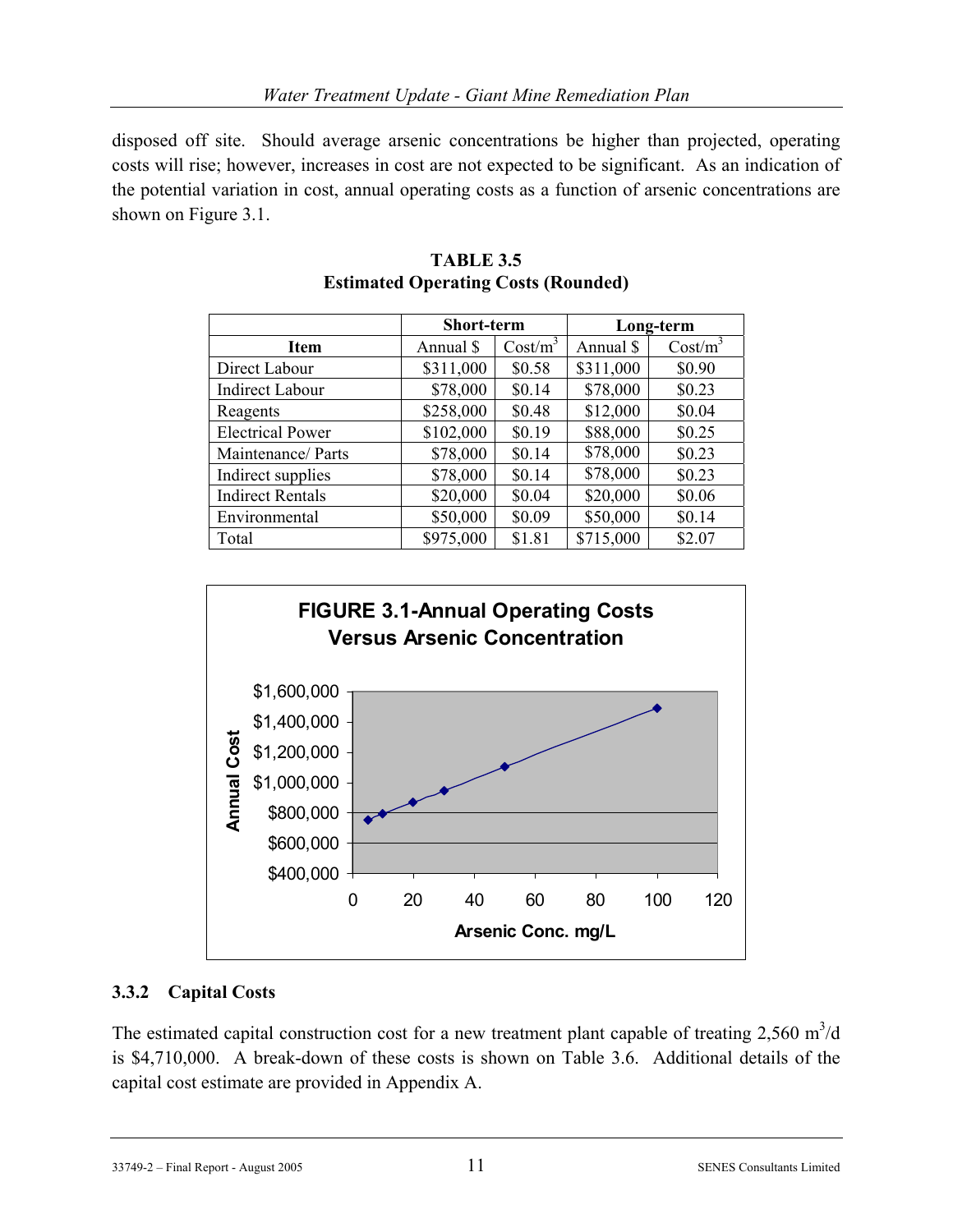The capital cost includes all equipment, equipment installation, process piping, electrical, and instrumentation, a new building to house the plant, an allowance for servicing, the treated water pond, 30% for indirect costs and a 25% contingency. Capital costs for equipment required to pump water from the mine to the treatment plant, and from the treated water pond to the point of discharge, are not included in this estimate.

An estimate of capital replacement costs would be required for long-term cash flow analyses for the project. An estimate of 3% of the original capital cost is recommended for ongoing capital costs per annum if the plant is to operate more than 30 to 40 years.

| <b>CAPITAL COST ITEM</b>               |     |             |
|----------------------------------------|-----|-------------|
| <b>Process Equipment</b>               |     |             |
| Peroxide storage and mixing            |     | \$45,000    |
| Ferric storage and make-up             |     | \$66,000    |
| Lime storage & make-up                 |     | \$192,000   |
| Thickener                              |     | \$237,000   |
| <b>Filter Press</b>                    |     | \$350,000   |
| <b>Reaction tanks</b>                  |     | \$94,000    |
| Process services                       |     | \$103,000   |
| <b>Subtotal Cost Process Equipment</b> |     | \$1,087,000 |
|                                        |     |             |
| Installation of equipment              | 10% | \$108,700   |
| Process piping                         | 30% | \$326,100   |
| Electrical                             | 15% | \$163,100   |
| Instrumentation                        | 15% | \$163,000   |
| <b>Total Process Cost</b>              |     | \$1,847,900 |
|                                        |     |             |
| <b>Building</b>                        |     | \$605,000   |
| Service tie-in                         |     | \$20,500    |
| <b>Treated Water Pond</b>              |     | \$425,000   |
| <b>Total Direct Cost</b>               |     | \$2,898,400 |
|                                        |     |             |
| Spare parts                            | 2%  | \$58,000    |
| <b>Construction overheads</b>          | 13% | \$376,800   |
| Eng., Proc., Mgmt.                     | 15% | \$434,800   |
| <b>Total direct and indirect cost</b>  |     | \$3,768,000 |
|                                        |     |             |
| Contingency                            | 25% | \$942,000   |
| <b>Total Estimated Capital Cost</b>    |     | \$4,710,000 |

**TABLE 3.6 Estimated Capital -2560 m<sup>3</sup> /d Arsenic HDS Plant (Rounded)**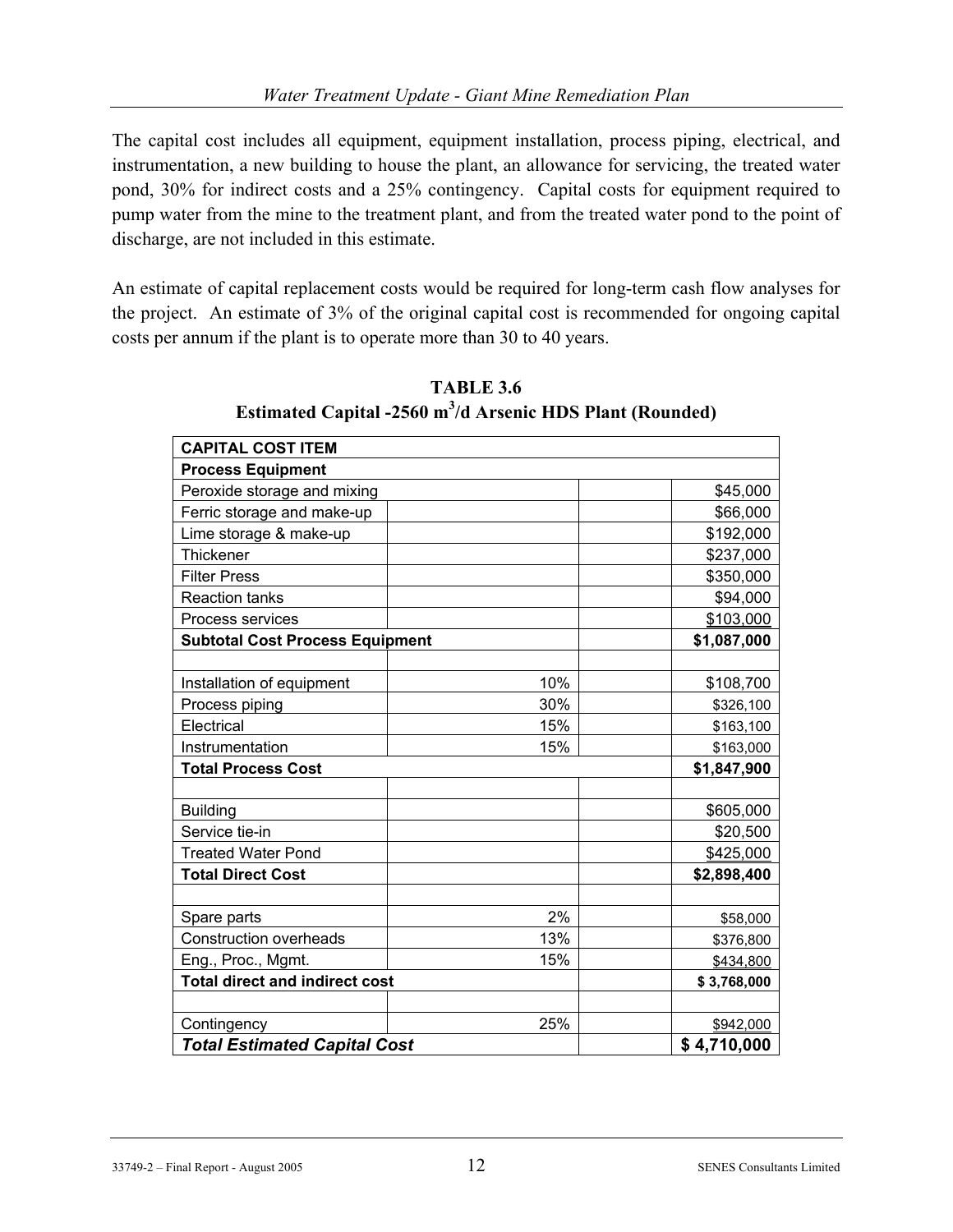## **REFERENCES**

- SENES Consultants Limited, 1999. *Report on Technologies Applicable to the Management of Canadian Mining Effluents*. Report to Environment Canada, March. (In conjunction with Lakefield Research Limited.)
- SENES Consultants Limited, 2002. *Supporting Document 8 Water Treatment, Arsenic Trioxide Management Alternatives Final Report*, Prepared for SRK Consulting, December 2002.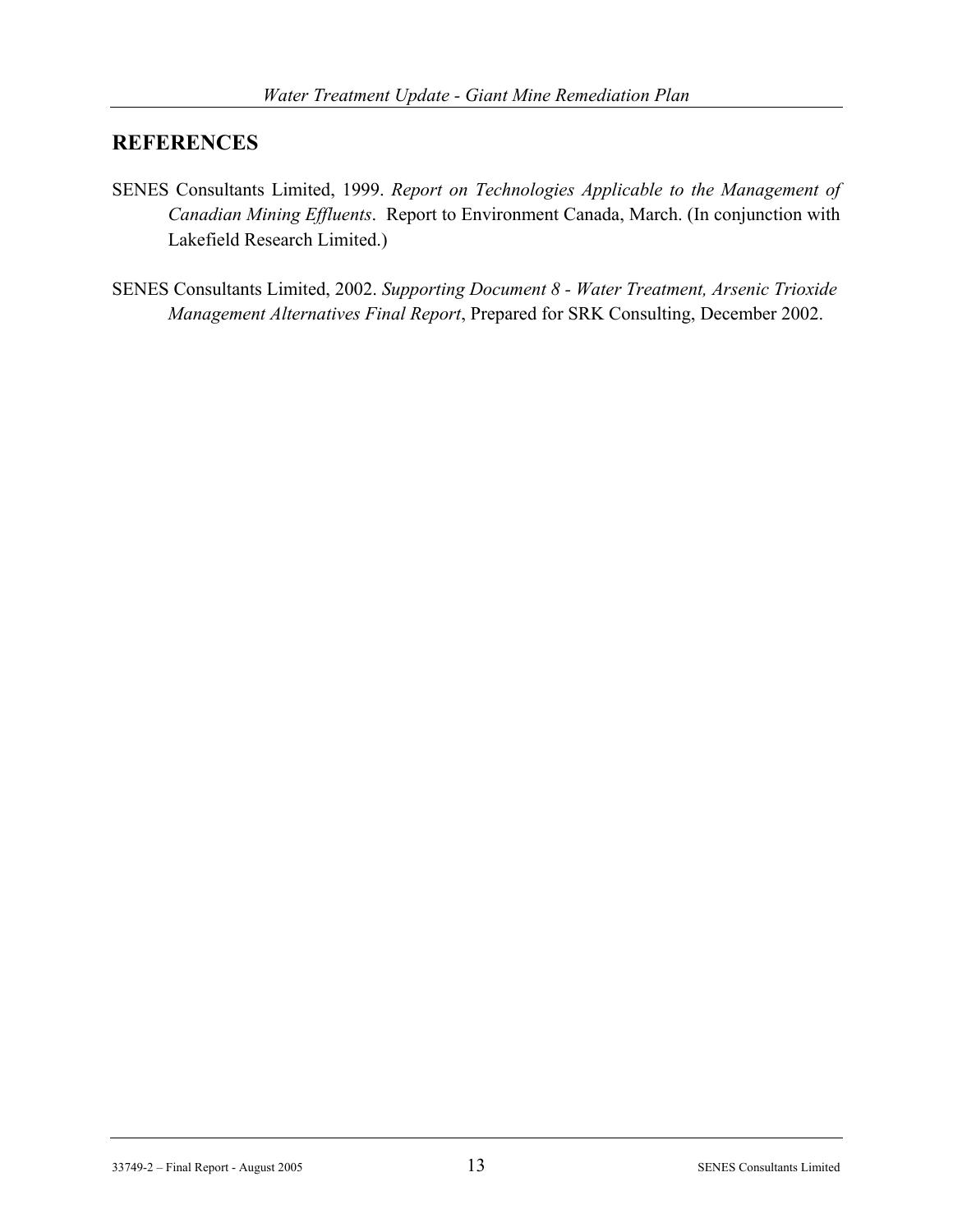# **APPENDIX A – CAPITAL AND OPERATING COST ESTIMATES**

1) CAPITAL COST- 2561 m<sup>3</sup>/d HDS PLANT 2) SHORT TERM OPERATING COST 3) LONG TERM OPERATING COST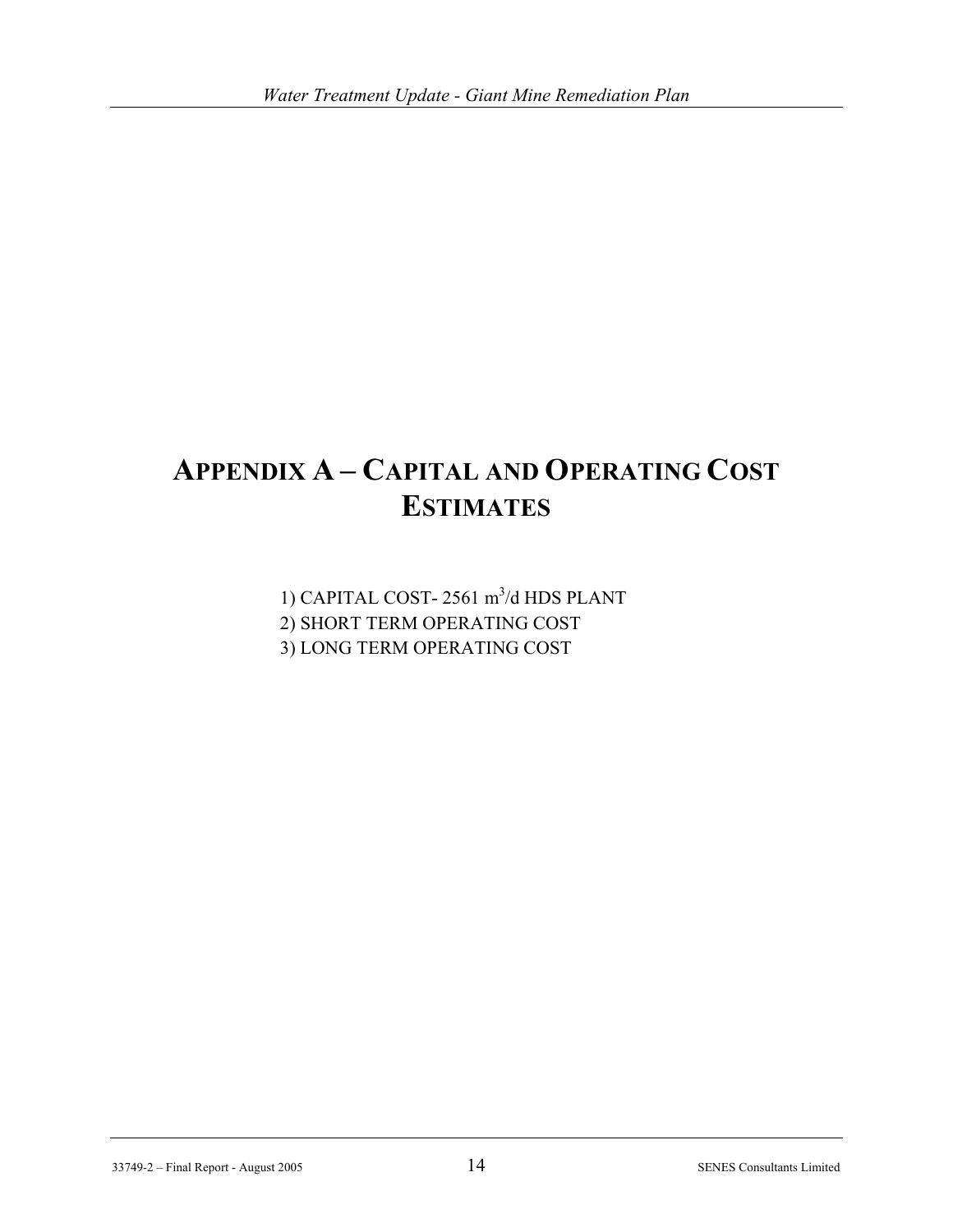## 1) CAPITAL COST- 2561 m<sup>3</sup>/d HDS PLANT

| <b>DESIGN</b><br><b>FLOW</b> | 2561 m3/day, 107 m3/hr, 1779 L/min, 471 USgpm          |                |         |                    |           |           |  |
|------------------------------|--------------------------------------------------------|----------------|---------|--------------------|-----------|-----------|--|
|                              |                                                        |                |         |                    |           |           |  |
| Item No.                     | <b>Description</b>                                     | Qty            | Unit    | Unit<br>Cost       | Cost      | Cost      |  |
|                              |                                                        |                |         |                    |           |           |  |
|                              | <b>Process Equipment:</b>                              |                |         |                    |           |           |  |
| P <sub>1</sub>               | Peroxide storage and mixing                            |                |         |                    |           |           |  |
|                              | - storage tank 30 m3                                   | 1              | LS      | \$30,000           | \$30,000  |           |  |
|                              | - day tank                                             | 3000           | gal cap | \$4                | \$12,000  |           |  |
|                              | - agitator                                             | 1              | lot     | \$3,000            | \$3,000   |           |  |
|                              |                                                        |                |         |                    | Subtotal  | \$45,000  |  |
|                              |                                                        |                |         |                    |           |           |  |
| P <sub>2</sub>               | Ferric storage and make-up                             |                |         |                    |           |           |  |
|                              | - storage bin and feeder                               | 1              | lot     | \$40,000           | \$40,000  |           |  |
|                              | - mix tank                                             | 500            | gal     | \$4                | \$2,000   |           |  |
|                              | - agitator                                             | 1              | lot     | \$2,500            | \$2,500   |           |  |
|                              | - day tank                                             | 5000           | gal     | \$3                | \$15,000  |           |  |
|                              | - agitator                                             | 1              | lot     | \$2,500            | \$2,500   |           |  |
|                              | - tank platform                                        | $\overline{c}$ | lot     | \$2,000            | \$4,000   |           |  |
|                              |                                                        |                |         |                    | Subtotal  | \$66,000  |  |
|                              |                                                        |                |         |                    |           |           |  |
| P <sub>3</sub>               | Lime storage & make-up<br>- lime silo 40 t cap/storage |                |         |                    |           |           |  |
|                              | tank                                                   | 1              |         | \$94,000           | \$94,000  |           |  |
|                              | - slaker                                               | 1              | LS      | \$66,000           | \$66,000  |           |  |
|                              | - lime slurry pump                                     | 1              |         | \$5,000            | \$5,000   |           |  |
|                              | - lime day tank                                        | 1              | LS      | \$11,000           | \$11,000  |           |  |
|                              | - lime agitator                                        | $\mathbf{1}$   | LS      | \$6,000            | \$6,000   |           |  |
|                              | - lime distr pumps                                     | $\overline{2}$ | ea      | \$5,000            | \$10,000  |           |  |
|                              |                                                        |                |         |                    | Subtotal  | \$192,000 |  |
|                              |                                                        |                |         |                    |           |           |  |
| P <sub>4</sub>               | Thickener                                              |                |         |                    |           |           |  |
|                              | - thickener                                            | 9.0            |         | m. diam. thickener | \$150,000 |           |  |
|                              | - sludge return pump                                   | 3              | ea      | \$14,000           | \$42,000  |           |  |
|                              | - Sludge transfer pump                                 | $\overline{c}$ | ea      | \$14,000           | \$28,000  |           |  |
|                              | -miscellaneous pumps                                   |                |         |                    | \$17,000  |           |  |
|                              |                                                        |                |         |                    | Subtotal  | \$237,000 |  |
|                              |                                                        |                |         |                    |           |           |  |
| P <sub>5</sub>               | <b>Filter Press</b>                                    |                |         |                    |           |           |  |
|                              | - filter press                                         | $\mathbf 1$    | LS      | \$125,000          | \$125,000 |           |  |
|                              | - filter cake bin                                      | 1              | LS      | \$25,000           | \$25,000  |           |  |
|                              | - conveyor                                             | 1              | LS      | \$25,000           | \$25,000  |           |  |
|                              | -instrumentation                                       |                |         | \$175,000          | \$175,000 |           |  |
|                              |                                                        |                |         |                    | Subtotal  | \$350,000 |  |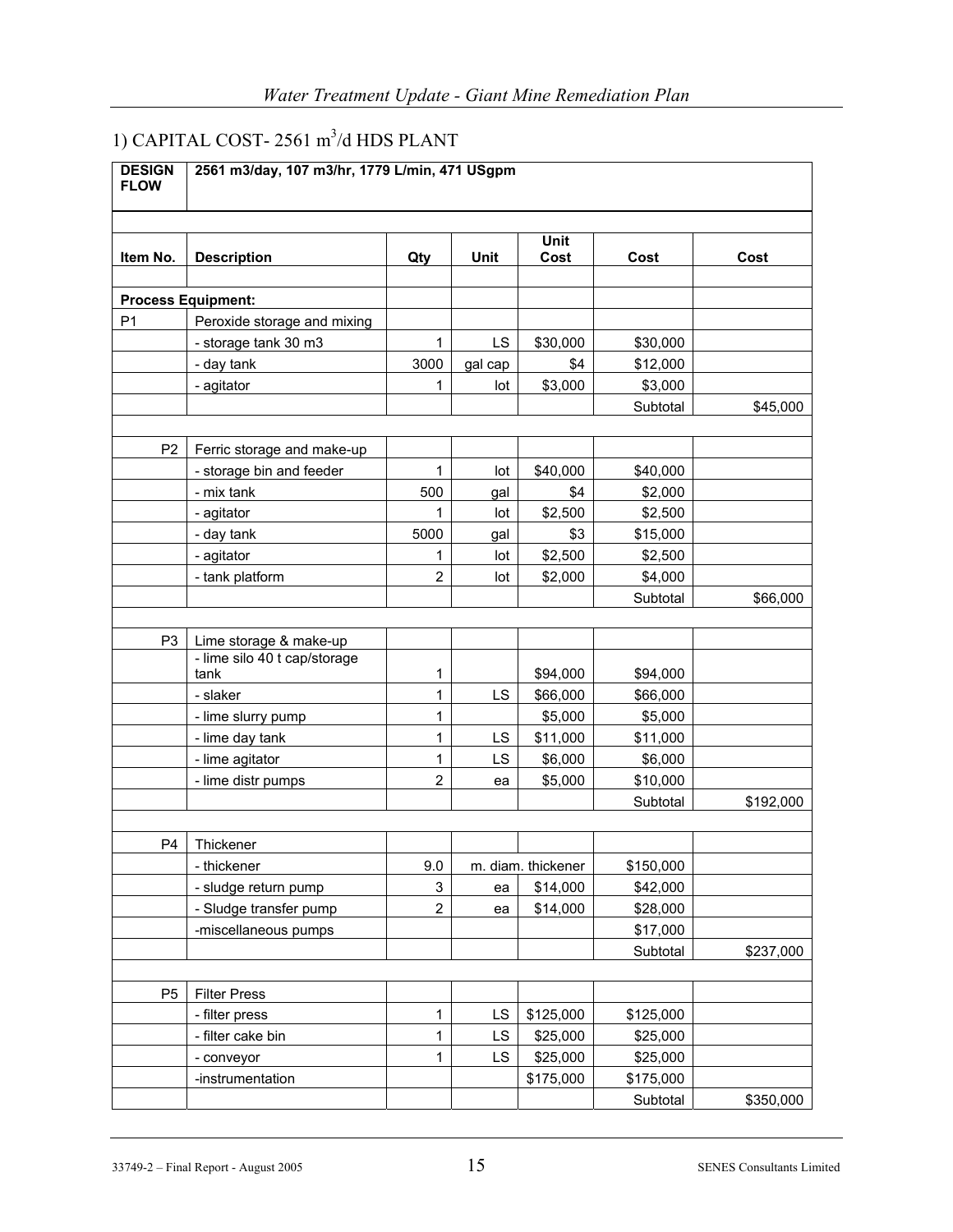| P <sub>6</sub>          | <b>Reaction tanks</b>                                 |        |                   |             |                                  |                 |
|-------------------------|-------------------------------------------------------|--------|-------------------|-------------|----------------------------------|-----------------|
|                         | - lime mix tank with agitator                         | 1      | 7.5 <sub>m3</sub> | \$20,000    | \$20,000                         |                 |
|                         | - mix tanks (peroxide, iron,<br>lime)-total of 1 hour | 3      |                   | \$20,000    | \$60,000                         |                 |
|                         | - agitators                                           | 3      |                   | \$4,667     | \$14,000                         |                 |
|                         |                                                       |        |                   |             | Subtotal                         | \$94,000        |
|                         |                                                       |        |                   |             |                                  |                 |
| P7                      | Process services                                      |        |                   |             |                                  |                 |
|                         | - compressor - service                                | 1      | LS                | \$30,000    | \$30,000                         |                 |
|                         | - compressor - instr.                                 | 1      | LS                | \$25,000    | \$25,000                         |                 |
|                         | - Floc system                                         | 1      | LS                | \$48,000    | \$48,000                         |                 |
|                         |                                                       |        |                   |             | Subtotal                         | \$103,000       |
|                         | <b>Total Process Equipment</b>                        |        |                   |             |                                  | \$<br>1,087,000 |
|                         |                                                       |        |                   |             |                                  |                 |
| <b>Process Building</b> |                                                       |        |                   |             |                                  |                 |
| PB1                     | <b>Building</b>                                       |        |                   | 250 m2      | \$500,000                        |                 |
|                         | - furnace and ducting                                 |        |                   |             | \$25,000                         |                 |
|                         | - laboratory                                          | 1      | LS                | \$50,000    | \$50,000                         |                 |
|                         | - cold storage building                               | 1      | LS                | \$30,000    | \$30,000                         |                 |
|                         |                                                       |        |                   |             | Subtotal                         | \$605,000       |
|                         |                                                       |        |                   |             |                                  |                 |
| PB <sub>2</sub>         | Service tie-in                                        |        |                   |             |                                  |                 |
|                         | - Electric power                                      | 1      | LS                | \$10,000    | \$10,000                         |                 |
|                         | - Municipal sewer                                     | 1      | LS                | \$10,000    | \$10,000                         |                 |
|                         | - Phone                                               | 1      | LS                | \$500       | \$500                            |                 |
|                         |                                                       |        |                   |             | Subtotal                         | \$20,500        |
|                         |                                                       |        |                   |             | <b>Total building cost</b>       | \$<br>625,500   |
|                         |                                                       |        |                   |             |                                  |                 |
| <b>Water Ponds</b>      |                                                       |        |                   |             |                                  |                 |
| WP <sub>2</sub>         | Treated Water Pond (5-days)                           | 12,807 |                   | m3 capacity |                                  |                 |
|                         | - excavate pond                                       | 12,250 | m3                | \$3         | \$36,750                         |                 |
|                         | - construct berms                                     | 6500   | m <sub>3</sub>    | \$6         | \$39,000                         |                 |
|                         | - install liner                                       | 6500   | m <sub>2</sub>    | \$50        | \$325,000                        |                 |
|                         | - fence pond area                                     | 445    | m                 | \$16        | \$7,118                          |                 |
|                         | - camera surveillance system                          | 1      | LS                | \$4,500     | \$4,500                          |                 |
|                         | - insulated feed pipeline                             | 40     | m                 | \$40        | \$1,600                          |                 |
|                         | - submersible reclaim pump,                           | 1      | LS                | \$3,274     | \$3,274                          |                 |
|                         | - simplex starter                                     | 1      | LS                | \$780       | \$780                            |                 |
|                         | - pump float controls & hose                          | 1      | LS                | \$800       | \$800                            |                 |
|                         | - chain block and stand                               | 1      | LS                | \$1,200     | \$1,200                          |                 |
|                         | - weir                                                | 1      | LS                | \$5,000     | \$5,000                          |                 |
|                         |                                                       |        |                   |             | Water pond 2 materials installed | \$425,022       |
|                         | <b>Total water ponds</b>                              |        |                   |             |                                  | \$<br>425,022   |
|                         |                                                       |        |                   |             |                                  |                 |
|                         | <b>Total process equipment</b>                        |        |                   |             |                                  | \$<br>1,087,000 |
|                         | Installation of equipment                             |        |                   |             | 10%                              | \$108,700       |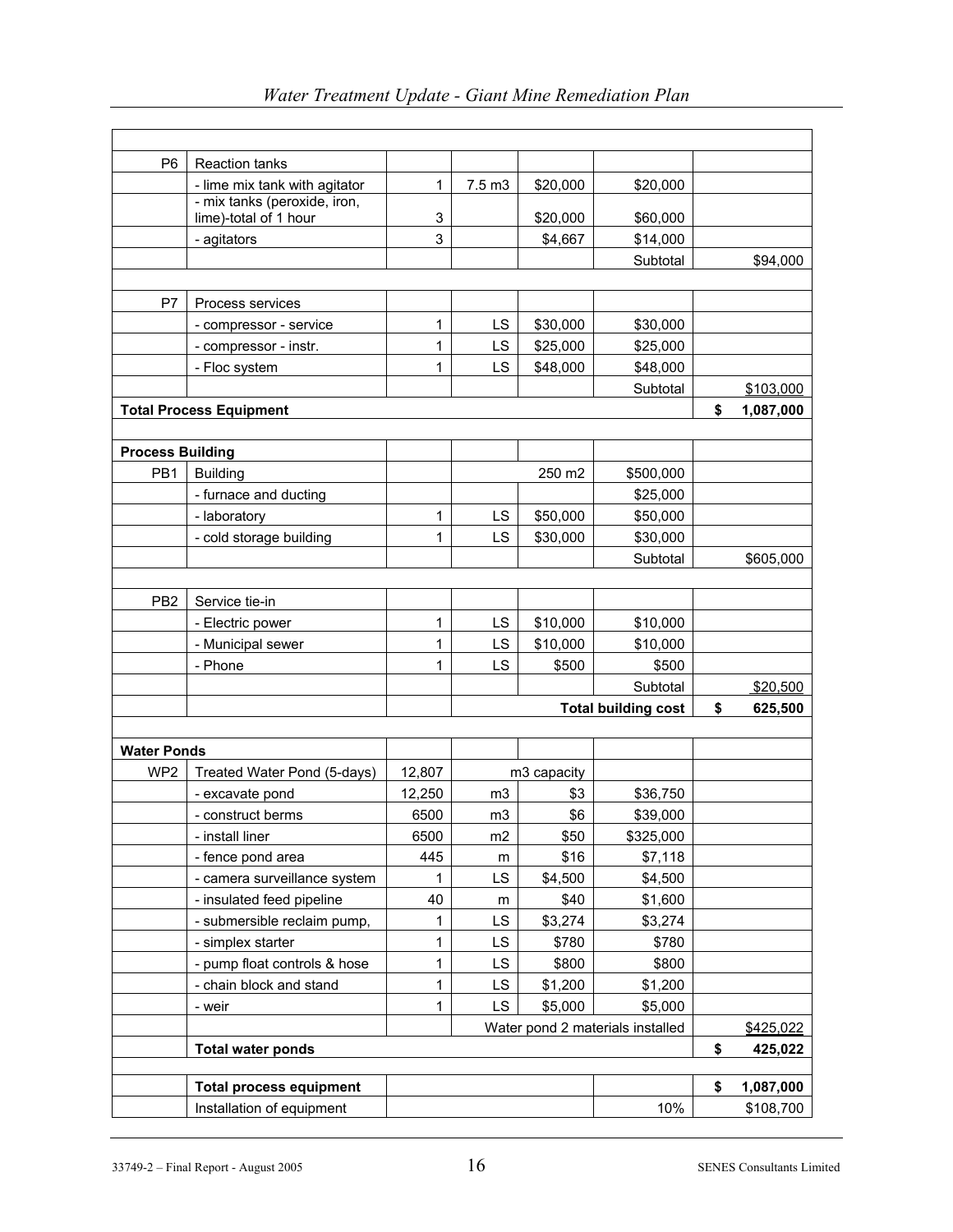| Water Treatment Update - Giant Mine Remediation Plan |  |  |  |  |
|------------------------------------------------------|--|--|--|--|
|------------------------------------------------------|--|--|--|--|

| <b>Total process cost</b>    |     | 1,847,900       |
|------------------------------|-----|-----------------|
| <b>Total building cost</b>   |     | \$625,500       |
| Total water ponds cost       |     | \$425,022       |
| <b>Total Direct Cost</b>     |     | \$<br>2,898,422 |
|                              |     |                 |
| Spare parts                  | 2%  | \$57,968        |
| Construction overheads       | 13% | \$376,795       |
| Eng., Proc., Mgnt            | 15% | \$434,763       |
|                              |     |                 |
| Total direct + indirect cost |     | \$<br>3,767,949 |
|                              |     |                 |
| Contingency                  | 25% | \$941,987       |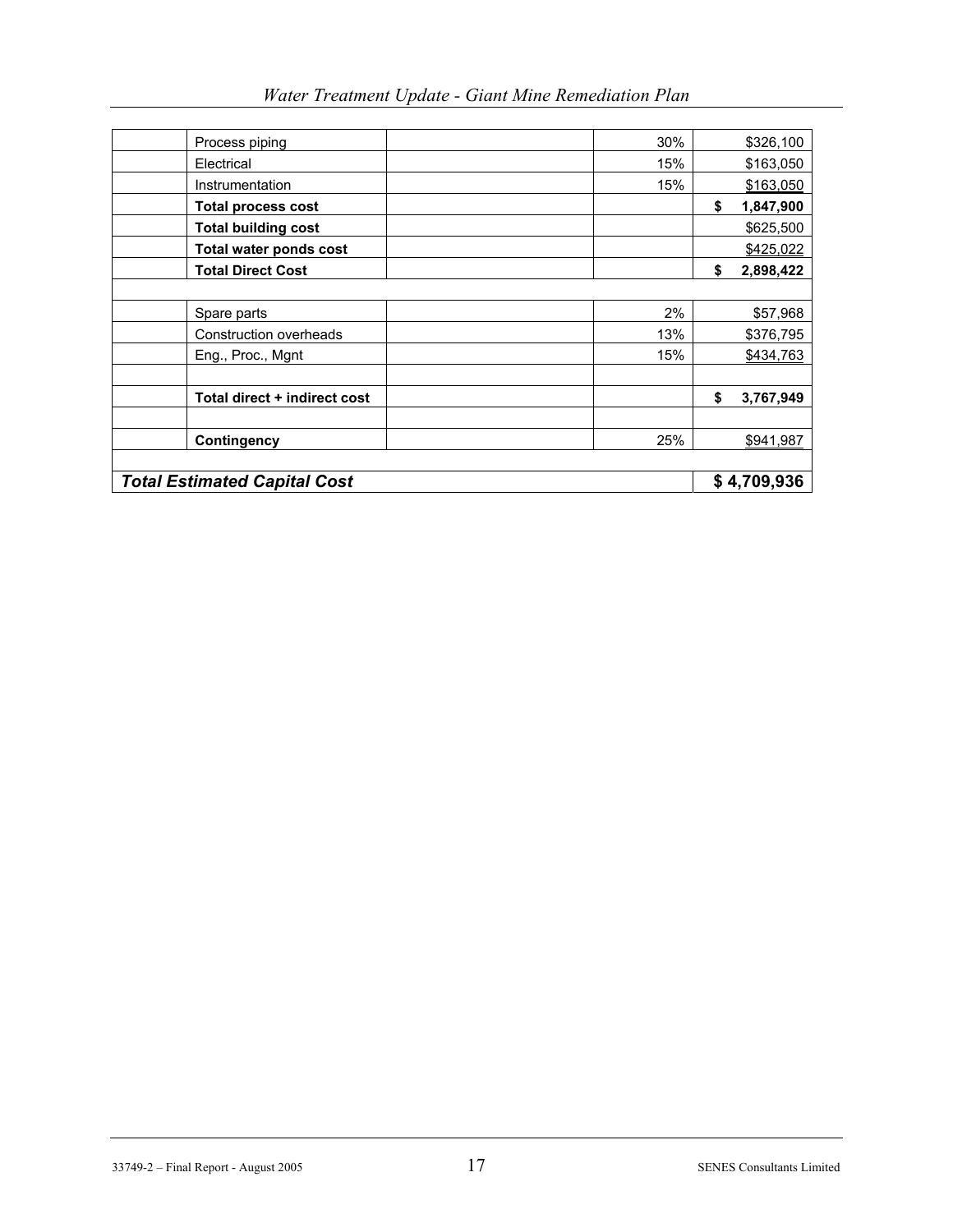## 2) SHORT TERM OPERATING COST

|                   | Option 1.0 - Operating Costs-Treatment using ferric sulphate and lime |             |                |        |                             |          |           |        |
|-------------------|-----------------------------------------------------------------------|-------------|----------------|--------|-----------------------------|----------|-----------|--------|
|                   |                                                                       |             |                |        |                             |          |           |        |
| <b>Flowrate</b>   |                                                                       | 1,475       | m3/day         |        |                             |          |           |        |
|                   | <b>Influent As Concentration</b>                                      | 33.4        | mg/L           |        |                             |          |           |        |
|                   |                                                                       |             |                |        |                             |          |           |        |
|                   |                                                                       | Supervisor/ | Plant          |        |                             |          | Unit      |        |
| 1.0 Direct Labour |                                                                       | Technician  | Operator       | Helper | Cost                        | Unit     | Cost      | Unit   |
|                   | No.per shift                                                          | 1           | 1              | 0      |                             |          |           |        |
|                   | No. of shifts per day                                                 | 1           | $\mathbf{1}$   | 0      |                             |          |           |        |
|                   | Operators per day                                                     | 1           | $\mathbf{1}$   | 0      |                             |          |           |        |
|                   | Cost per man shift                                                    | \$522       | \$330          | \$316  |                             |          |           |        |
|                   | Cost per day                                                          | \$522       | \$330          | \$0    | \$852                       | /day     | \$0.58    | /m3    |
|                   |                                                                       |             |                |        |                             |          |           |        |
|                   | 2.0 Indirect Labour (mostly mech/elect contractors)                   |             |                |        |                             |          |           |        |
|                   | Percent of Direct Labour                                              | 25%         |                |        | \$213                       | /day     | \$0.14    | /m3    |
|                   | <b>Total Labour Costs</b>                                             |             |                |        | \$1,065                     | /day     | \$0.72    | /m3    |
|                   |                                                                       |             |                |        |                             |          |           |        |
| 3.0 Consumables   |                                                                       |             |                |        |                             |          |           |        |
| 3.1 Reagents      |                                                                       |             |                |        |                             |          |           |        |
|                   | Influent As(III) conc.                                                | 33.4        | mg As/L        |        |                             |          |           |        |
|                   | Influent As(III) loading                                              | 49.26       | kg As/day      |        |                             |          |           |        |
|                   |                                                                       |             |                | Unit   |                             | Daily    |           |        |
|                   | Reagent                                                               | Consumption | Unit           | Cost   | Unit                        | Cost     |           |        |
|                   | Hydrogen Peroxide<br>@50%                                             | 58          | kg<br>H2O2/day | \$1.04 | /kg                         | \$60.31  | \$0.04    | /m3    |
|                   | Ferric Sulphate                                                       | 1157.54     | kg/day         | \$0.46 | /kg                         | \$532.47 | \$0.36    | /m3    |
|                   | Lime                                                                  | 394.06      | kg/day         | \$0.29 | /kg                         | \$113.29 | \$0.08    | /m3    |
|                   | <b>Total Reagents</b>                                                 |             |                |        |                             | \$706.07 |           |        |
|                   |                                                                       |             |                |        |                             |          |           |        |
|                   | 3.2 Electrical Power                                                  |             |                |        |                             |          |           |        |
|                   |                                                                       | Kw in use   | kwh/day        | \$/kwh |                             |          |           |        |
| Power Use         |                                                                       | 96.87       | 2324.86        | 0.12   | /kwh                        | \$278.98 | 0.189171  | /m3    |
|                   |                                                                       |             |                |        |                             |          |           |        |
|                   | 3.3 Maintenance/ Parts                                                |             |                |        |                             |          | \$0.14    | /m3    |
|                   | 4.0 Indirect supplies (see below)                                     | \$213.11    | /day           |        |                             |          | \$0.14    | /m3    |
|                   | 5.0 Indirect Rentals                                                  | \$55.74     | /day           |        |                             |          | \$0.04    | /m3    |
|                   | 6.0 Sludge fixation/disposal                                          |             |                |        |                             |          | elsewhere |        |
|                   |                                                                       |             |                |        |                             |          |           |        |
| 7.0 Environmental |                                                                       | \$136.99    | /day           |        |                             |          | \$0.09    | /m3    |
|                   |                                                                       |             |                |        | <b>Total Operating Cost</b> |          | \$1.81    | /m3    |
|                   |                                                                       |             |                |        | <b>Cost per Litre</b>       |          | \$0.0018  | /L     |
|                   |                                                                       |             |                |        | <b>Cost per USgal</b>       |          | \$0.0068  | /USgal |
|                   |                                                                       |             |                |        | Cost per Igal               |          | \$0.0081  | /Igal  |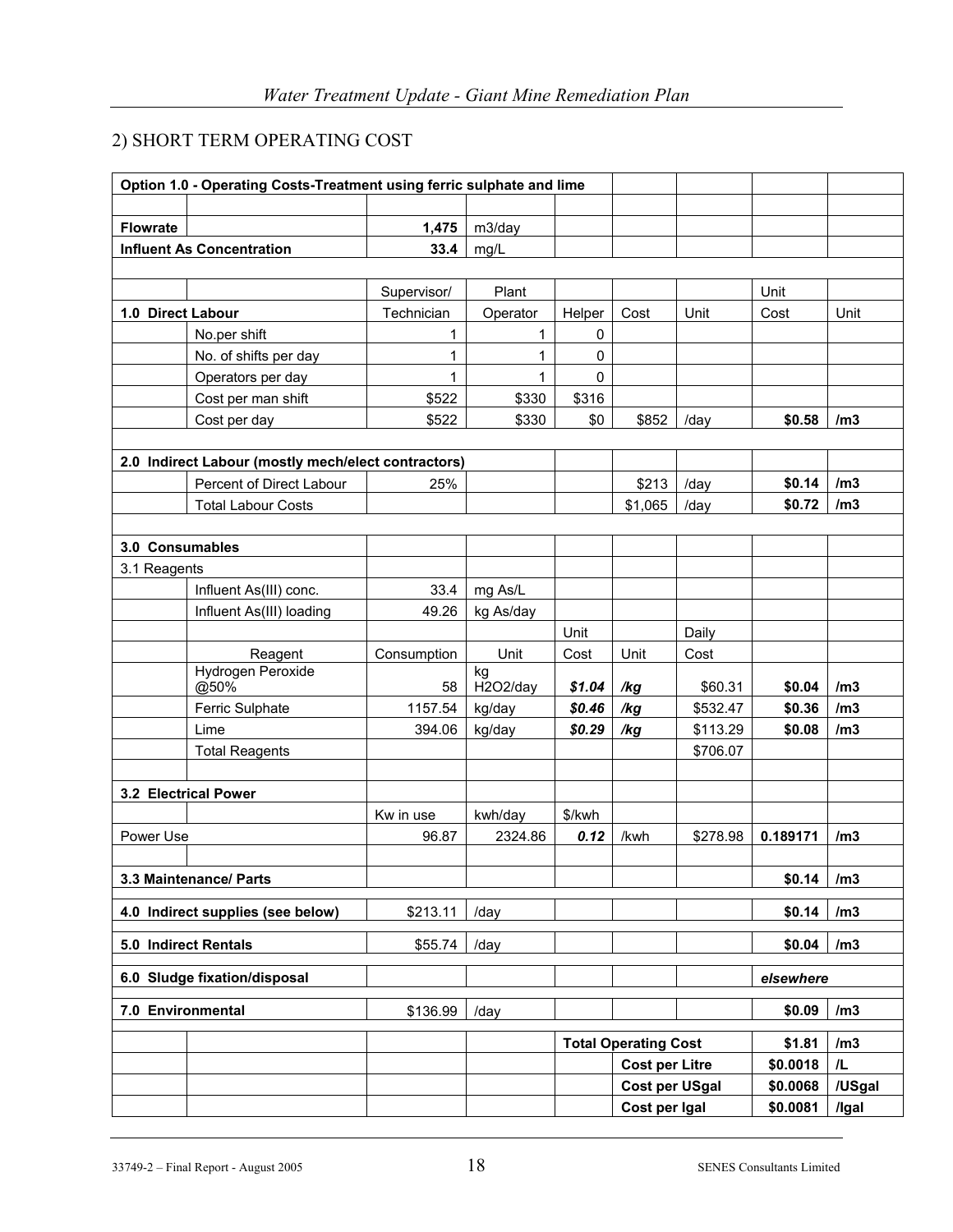| <b>INCITE 7.0</b> and 0.0 manced ouppiles/recritais | \$/month | \$/day   |
|-----------------------------------------------------|----------|----------|
| <b>Indirect Supplies</b>                            |          |          |
| building heat                                       | \$3,000  |          |
| building maintenance                                | \$200    |          |
| phone/fax/computer                                  | \$100    |          |
| loader operating                                    | \$1,800  |          |
| pick-up operating                                   | \$600    |          |
| shop operating                                      | \$500    |          |
| health and safety                                   | \$300    |          |
| environmental                                       | \$3,000  |          |
| Total                                               | \$9,500  | \$311.48 |
|                                                     |          |          |
| <b>Indirect Rentals</b>                             |          |          |
| loader rental                                       | \$1,000  |          |
| pick-up rental                                      | \$600    |          |
| shop equipment                                      | \$100    |          |
| Total                                               | \$1,700  | \$55.74  |

\*\*Item 4.0 and 5.0 Indirect Supplies/Rentals

## 3) LONG TERM OPERATING COST

| OPTION 1.0 - LONG TERM OPERATING COSTS-CONTINUOUS TREATMENT USING FERRIC SULPHATE AND LIME |             |             |              |         |         |        |      |
|--------------------------------------------------------------------------------------------|-------------|-------------|--------------|---------|---------|--------|------|
| <b>Flowrate</b>                                                                            | 946         | m3/day      |              |         |         |        |      |
| <b>Influent As Concentration</b>                                                           | 2.5         | mg/L        |              |         |         |        |      |
|                                                                                            |             |             |              |         |         |        |      |
|                                                                                            | Supervisor/ | Plant       |              |         |         | Unit   |      |
| 1.0 Direct Labour                                                                          | Technician  | Operator    | Helper       | Cost    | Unit    | Cost   | Unit |
| No.per shift                                                                               |             |             | 0            |         |         |        |      |
| No. of shifts per day                                                                      |             |             | 0            |         |         |        |      |
| Operators per day                                                                          |             |             | $\mathbf{0}$ |         |         |        |      |
| Cost per man shift                                                                         | \$522       | \$330       | \$316        |         |         |        |      |
| Cost per day                                                                               | \$522       | \$330       | \$0          | \$852   | /day    | \$0.90 | /m3  |
|                                                                                            |             |             |              |         |         |        |      |
| 2.0 Indirect Labour (mostly mech/elect contractors)                                        |             |             |              |         |         |        |      |
| Percent of Direct Labour                                                                   | 25%         |             |              | \$213   | /day    | \$0.23 | /m3  |
| <b>Total Labour Costs</b>                                                                  |             |             |              | \$1,065 | /day    | \$1.13 | /m3  |
|                                                                                            |             |             |              |         |         |        |      |
| 3.0 Reagents                                                                               |             |             |              |         |         |        |      |
| Influent As(III) conc.                                                                     | 2.5         | mg As/L     |              |         |         |        |      |
| Influent As(III) loading                                                                   | 2.37        | kg As/day   |              |         |         |        |      |
|                                                                                            |             |             | Unit         |         | Daily   |        |      |
| Reagent                                                                                    | Consumption | Unit        | Cost         | Unit    | Cost    |        |      |
| Hydrogen Peroxide @50%                                                                     | 3           | kg H2O2/day | \$1.04       | /kg     | \$2.90  | \$0.00 | /m3  |
| Ferric Sulphate                                                                            | 55.58       | kg/day      | \$0.46       | /kg     | \$25.57 | \$0.03 | /m3  |
| Lime                                                                                       | 18.92       | kg/day      | \$0.29       | /kg     | \$5.44  | \$0.01 | /m3  |